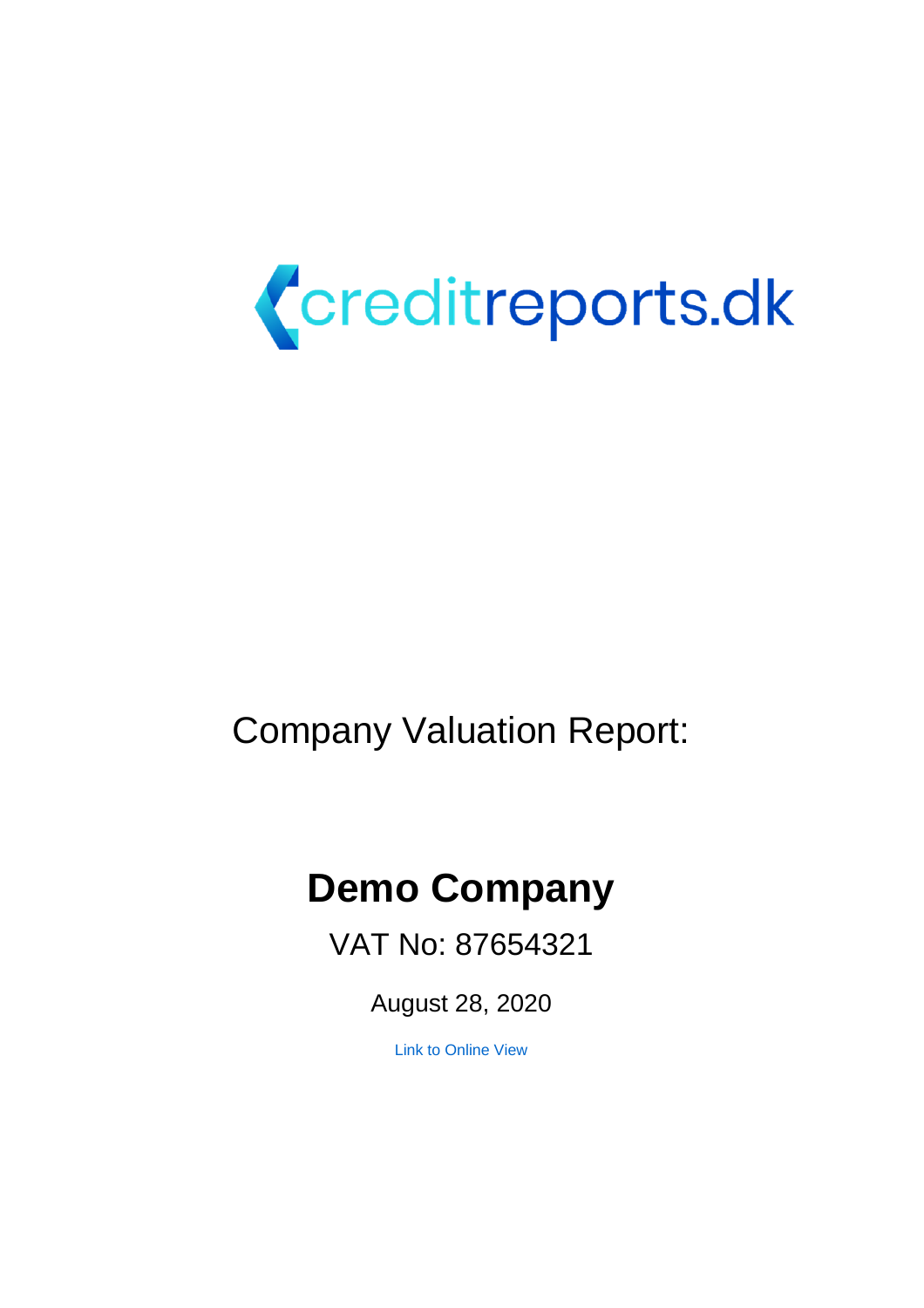87654321 August 28, 2020



# <span id="page-1-0"></span>**Summary**

The estimated value of the company is in the range of 9019 - 13528 mDKK. The valuation is based on the following methods:

- Multiples
- ROE vs. P/BV
- Discounted Cash Flow

\* Our empirical evidence shows that with a confidence level of 42%, the actual valuations (on stock market or within published deals data) fall in the range of ±20% and thus we have received the estimated range of 9019 - 13528 mDKK.

\*\* Some valuation methods presented in this report are omitted from the final company valuation, as they are not considered relevant for this company. Read more about each valuation method on the following pages. The whole 'valuation path', i.e. which valuation methods are used in each case, is presented in appendix x.

# **Valuation Methods**

In the table below, company values from different methods are presented with relative weights (the reasoning behind weights is presented in appendix x.) of how individual



| <b>Value of the Company</b> |                        |       | 11273.3 mDKK |             |
|-----------------------------|------------------------|-------|--------------|-------------|
| <b>Discounted Cash Flow</b> | <b>Relative Weight</b> | 35.0% | 5595.5       | <b>mDKK</b> |
| ROE vs. P/BV                | <b>Relative Weight</b> | 35.0% | 16676.3 mDKK |             |
| EBIT-% vs. P/Sales          | <b>Relative Weight</b> | 0.0%  |              | 451.5 mDKK  |
| EV/EBITDA                   | <b>Relative Weight</b> | 33%   | 1109.1       | <i>mDKK</i> |
| P/E                         | <b>Relative Weight</b> | 67%   | 10687.1      | <i>mDKK</i> |
| <b>Multiples</b>            | <b>Relative Weight</b> | 30.0% | 7494.4       | mDKK        |
| Book value of equity        | Weight*                | 0.0%  |              | 2675.2 mDKK |

\* Weight meaning in this case the weight that the individual multiple value contributes to the final multiple valuation.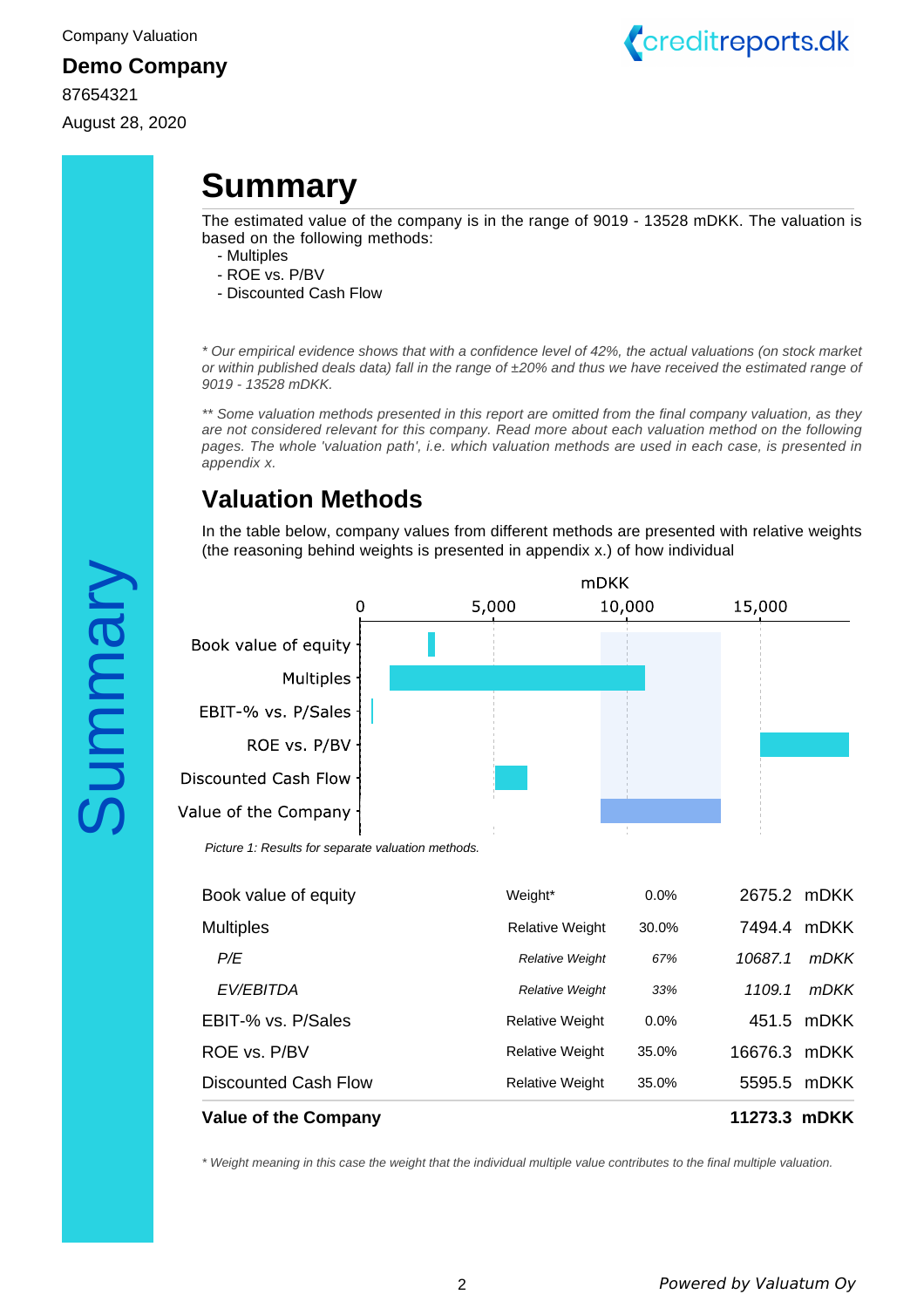**Demo Company** 87654321 August 28, 2020 Company Valuation



| ACTANTO                 |
|-------------------------|
|                         |
|                         |
| $\dot{\bm{\zeta}}$      |
| $\overline{\mathbf{C}}$ |
| <u>(</u>                |
|                         |

| Summary                     | 2  |
|-----------------------------|----|
| <b>Table of Contents</b>    | 3  |
| <b>Methods: Summary</b>     | 4  |
| Book value of equity        | 6  |
| Discounted cash flow        | 8  |
| <b>Multiples valuation</b>  | 10 |
| EBIT-% vs. P/Sales          | 11 |
| ROE vs. P/BV                | 12 |
| <b>Financial figures</b>    | 13 |
| Industry comparison         | 16 |
| Overview of the company     | 18 |
| <b>Financial statements</b> | 20 |
| Methods and appendices      | 22 |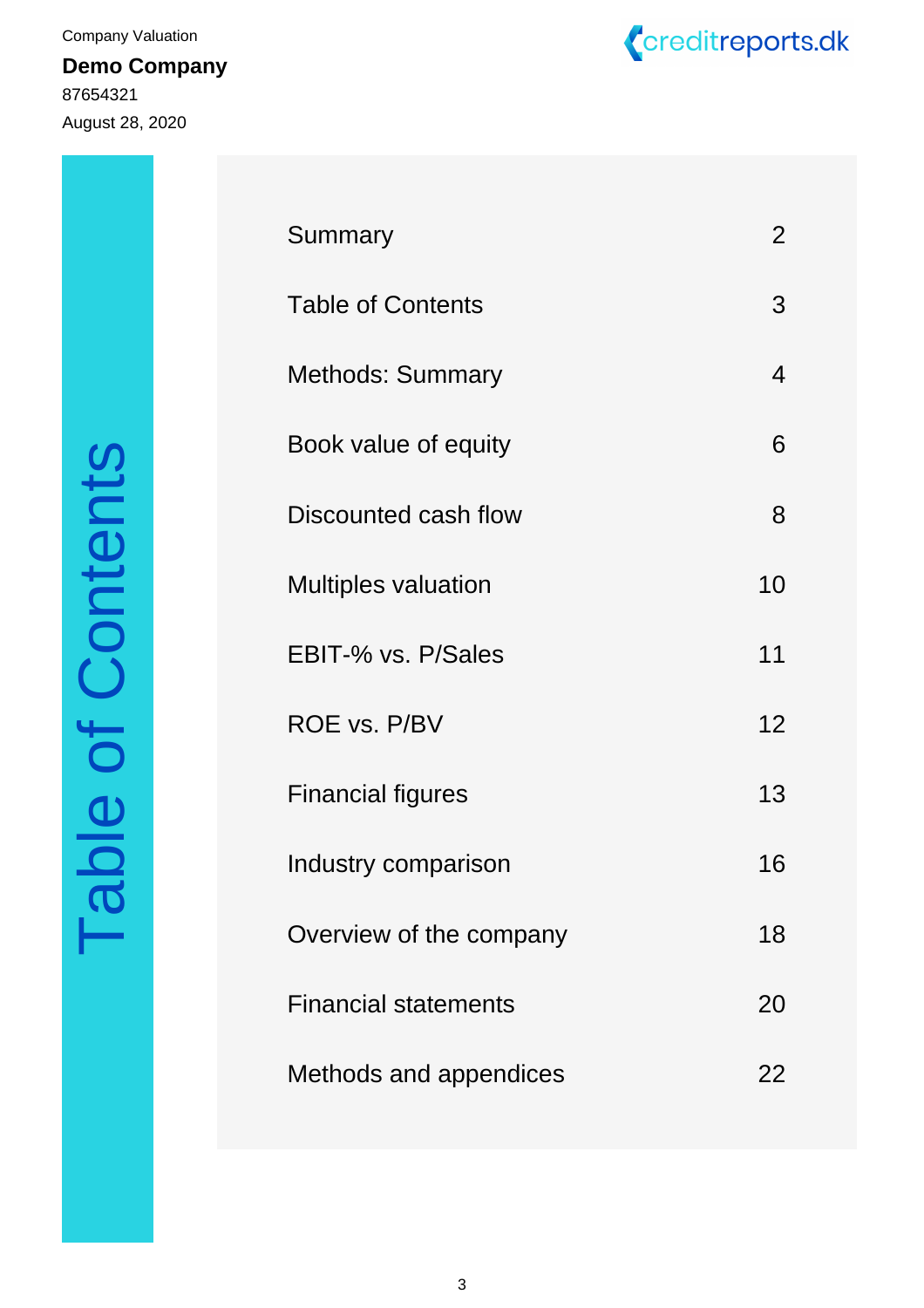August 28, 2020



# **Demo Company 11273.3 mDKK**

The estimated value of the company was calculated using weighted average of the following valuation methods: Discounted Cash Flow (DCF) calculation, industry multiple valuation, and Return on Equity vs. P/BV method. The valuation is based on both past and estimated future performance of the company. Methods relying solely on past financial performance are book value of equity, multiple valuation, industry EBIT-% vs. P/S and ROE vs. P/BV whereas DCFmethod uses automatically generated future estimates. The weight of each valuation result is depicted in the table above. Please note that the valuation estimates are based on various assumptions that may not necessarily hold for this particular company. The methods and assumptions are elaborated further below.

#### **Book value of equity 2675.2 mDKK**

Book value of equity is the accounting value of company's share capital, retained earnings, reserves and other similar items. It represents the value that is left to the shareholders when the liabilities are deducted from the assets; thus it can be seen as the liquidation value of the company. Another way to interpret the book value of equity is to see it as the portion of the company's assets that are financed (meaning investments and retained earnings) by the owners of the company.

# Summary

## **Multiples 7494.4**

#### **mDKK**

Multiple valuation is a method in which some financial key figure of a company is multiplied by a constant that is derived from average valuation of the company's industry. For example, by multiplying a company's earnings by 15 we get the value of a company, the number 15 being the average multiplier representing how companies are valued by the markets compared to their earnings.

Multiple valuation is probably the single most used valuation method, especially in valuation of publicly traded companies, mainly because it is easy to utilize and it gives reasonably accurate results. Moreover, multiple valuation is not as sensitive to assumptions about the future of the company than DCF valuation. The flip side of using this method is the generality: multiple valuation does not consider any company specific factors but instead tries to value all companies with industry averages. Basically this means that companies with above the average future prospects get lower values than they should. And on the other hand, companies with not that bright a future get valuations that are too high.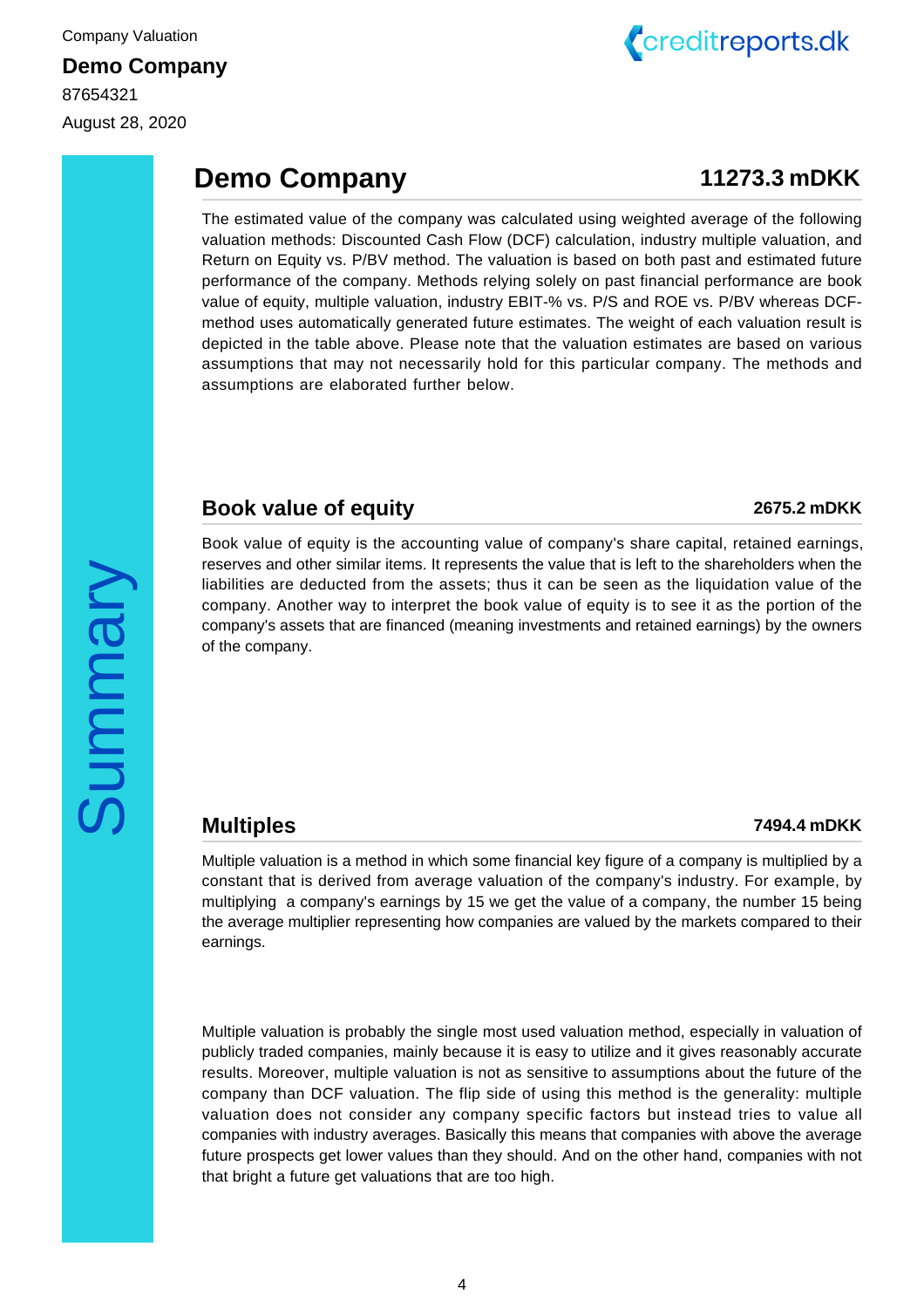87654321 August 28, 2020



#### **EBIT-% vs. P/Sales**

null

#### **ROE vs. P/BV 16676.3 mDKK**

Fundamentally ROE vs. P/BV is a multiple valuation method, but it can also be seen as a hybrid where DCF valuation and P/E multiple are combined together. The multiplier for ROE vs. P/BV method is estimated empirically from the valuation of publicly traded companies with ordinary least square (OLS) estimator. The concept behind this method relies on the idea that ultimately the price that should be paid on the company's equity depends on how much return the equity is generating to the owners. Thus, higher ROE means higher multiplier for the book value of equity, which leads to higher valuation.

## **Discounted Cash Flow 5595.5 mDKK**

Discounted cash flow (DCF) value is the net present value of company's expected future cash flows. In other words the company's net cash flows are estimated in going concern basis, and these cash flows are discounted to the value of present day.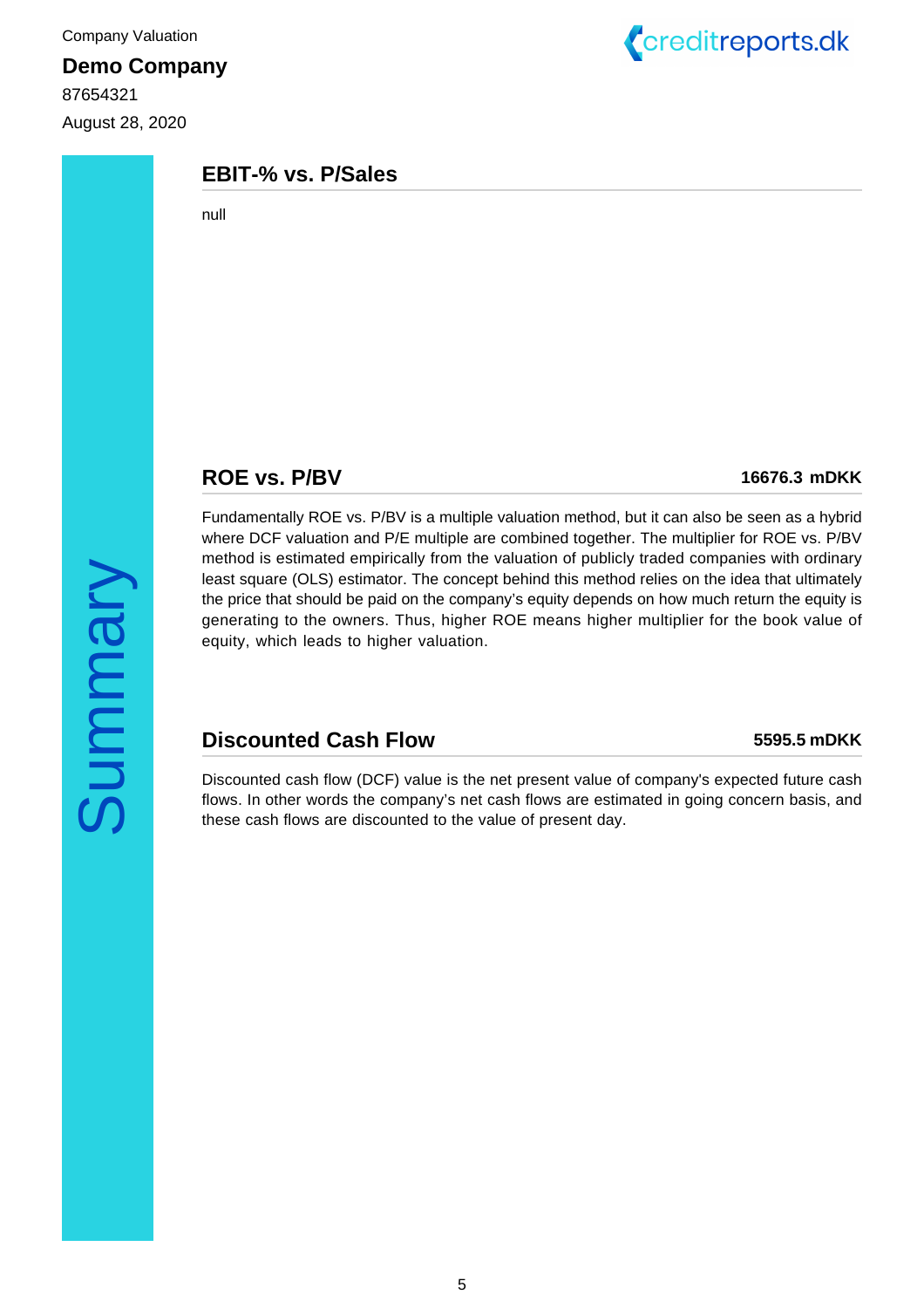87654321 August 28, 2020 Creditreports.dk

<span id="page-5-0"></span>Book value of equity



Picture 2: Division of assets and historical development.



# **Assets**

Balance sheet represents company's financial position at the end of the fiscal year. Assets side of the balance sheet presents the capital that is engaged to company's activities. Assets are typically divided into four groups, intangible and tangible assets, receivables, and cash and cash equivalents. Intangible assets are assets that are not physical in nature. Some examples about intangible assets are intellectual property, such as patents, copyrights, and trademarks. Other fairly common form of intangible assets is goodwill, which is a result of an acquisition where premium is paid compared to the book value of the acquired company.

Tangible assets on the other hand are property that has a physical form, for example inventories, machinery, equipment, and buildings. Tangible assets can be further divided to two groups depending on the asset's profit turning time-frame. Assets that are expected to be generate turnover only within the next 12 months are called current and assets that are generating profits longer than a year are non-

Receivables denotes something that company has already delivered by has not yet received compensation. Receivables can be also divided to current and non-current groups. The last main group is cash and cash equivalents, which includes investments, bank deposits, and other similar items.

#### **The importance of assets in valuation**

In a company valuation it is crucial to know what kind of assets the companys has, because that is basicly what the one is buying. In the following table assets are presented in order based on the expected liquidity. This means that the first row of the table denotes an item that is the hardest one to liquiditate. This kind of ordering helps to outline an economic substance of company's assets. In the graph left, the historical developement of the assets are also presented.

#### **Assets (mDKK)**

|                              | 2015   | 2016   | 2017   | 2018   | 2019   |
|------------------------------|--------|--------|--------|--------|--------|
| Intangible assets total      | 27.0   | 26.0   | 24.8   | 22.1   | 20.1   |
| Tangible assets total        | 28.1   | 34.7   | 37.2   | 35.6   | 34.8   |
| Current assets total         | 0.0    | 0.0    | 0.0    | 0.0    | 0.0    |
| Long term receivables total  | 28.0   | 4.2    | 288.2  | 295.0  | 346.9  |
| Short term receivables total | 626.6  | 873.3  | 936.0  | 1172.1 | 1286.5 |
| Investments total            | 3090.4 | 3104.5 | 3104.1 | 2624.5 | 2633.6 |
| Cash equivalents total       | 1036.6 | 1281.3 | 1238.3 | 894.8  | 687.5  |
| Cash and bank deposits       | 316.0  | 211.7  | 191.1  | 203.4  | 269.5  |
| <b>Balance sheet total</b>   | 5152.8 | 5535.8 | 5819.8 | 5247.4 | 5278.9 |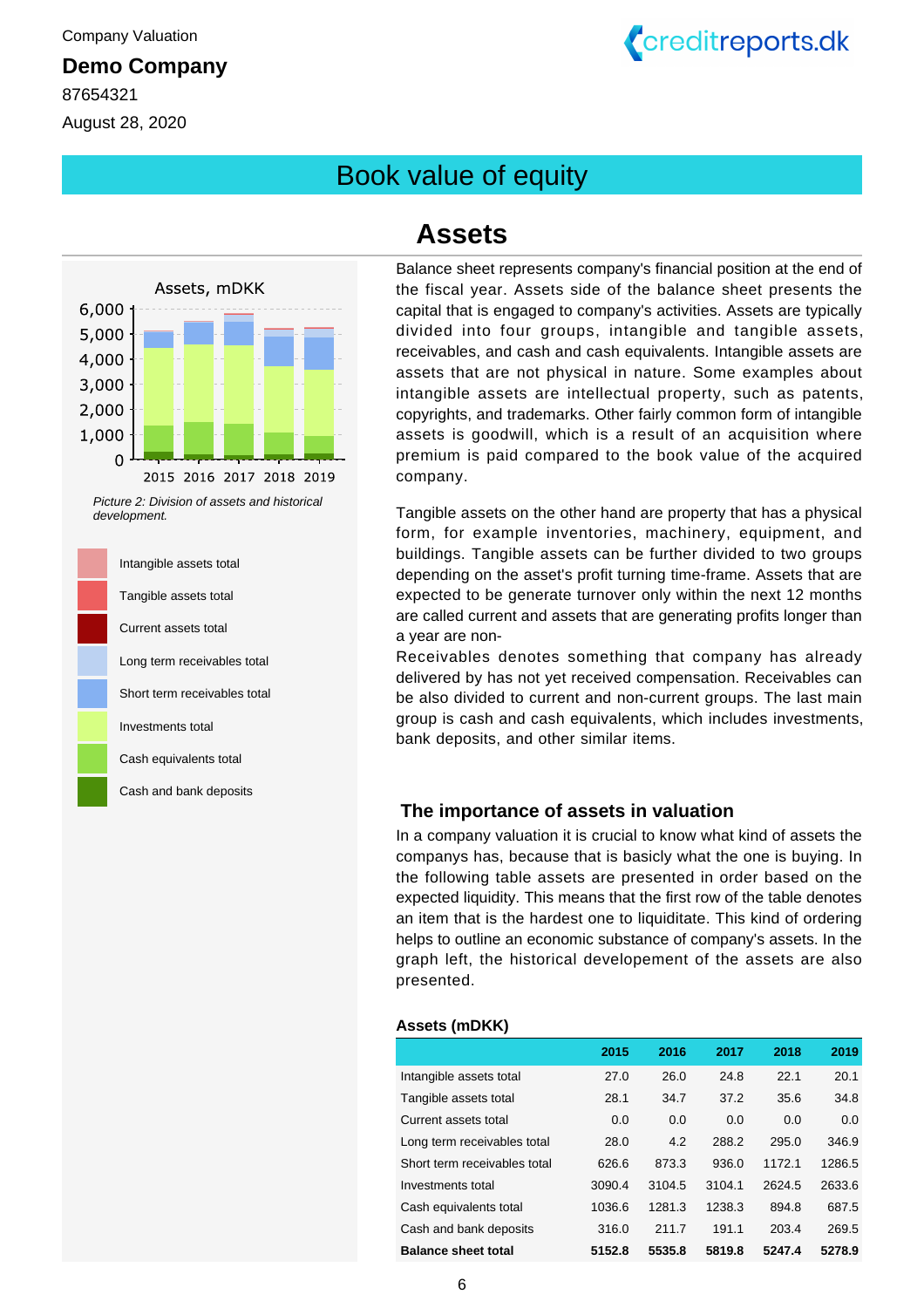87654321 August 28, 2020



# Book value of equity

## Liabilities, mDKK 6,000 5,000 4,000 3,000 2,000 1,000  $\overline{0}$ 2015 2016 2017 2018 2019 Picture 3: Division of liabilities and equity capital and historical development.

Interest-bearing liabilities

Non-Interest Bearing Liabilities Total

Shareholders' equity total

# **Liabilities**

Liabilities and equity side of the balance sheet presents how assets of the company are financed. Equity is the capital that owners are invested to the company. In this context investment means, not only initial investment as a form of share capital, but also capital that is not distributed to the owners as dividend's but left to the company as retained earnings. Liabilities can be classified in two different ways. In a financial statement, liabilities are divided to current and non-current, where current means holding period under one year and non-current period of over year. Even though this is the most common classification method, probably more relevant way to classify liabilities, in company valuation, is to divide them based on whether a liability is interest bearing or not.

#### **The importance of liabilities in valuation**

In the following table the company''s liabilities are divided into interest bearing and non-interest bearing ones. Knowing wich part of the liabilities are interest bearing wich part is not is very important in company valuation. The amount of interest bearing liabilities is used when enterprise value of the company is calculated, meaning that higher the amout of interst bearing liabilities, lower the enterprise value. On the left is graph where historical development of liabilities and equity is presented.

#### **Liabilities (mDKK)**

|                                             | 2015   | 2016   | 2017   | 2018   | 2019   |
|---------------------------------------------|--------|--------|--------|--------|--------|
| Interest-bearing liabilities                | 1333.5 | 1451.2 | 708.3  | 474.8  | 253.2  |
| Non-Interest Bearing Liabilities<br>Total   | 1876.0 | 2011.2 | 2736.8 | 2139.8 | 2337.6 |
| Shareholders' equity total                  | 1931.2 | 2062.6 | 2361.7 | 2619.5 | 2675.2 |
| <b>Balance sheet total</b><br>(liabilities) | 5152.8 | 5535.8 | 5819.8 | 5247.4 | 5278.9 |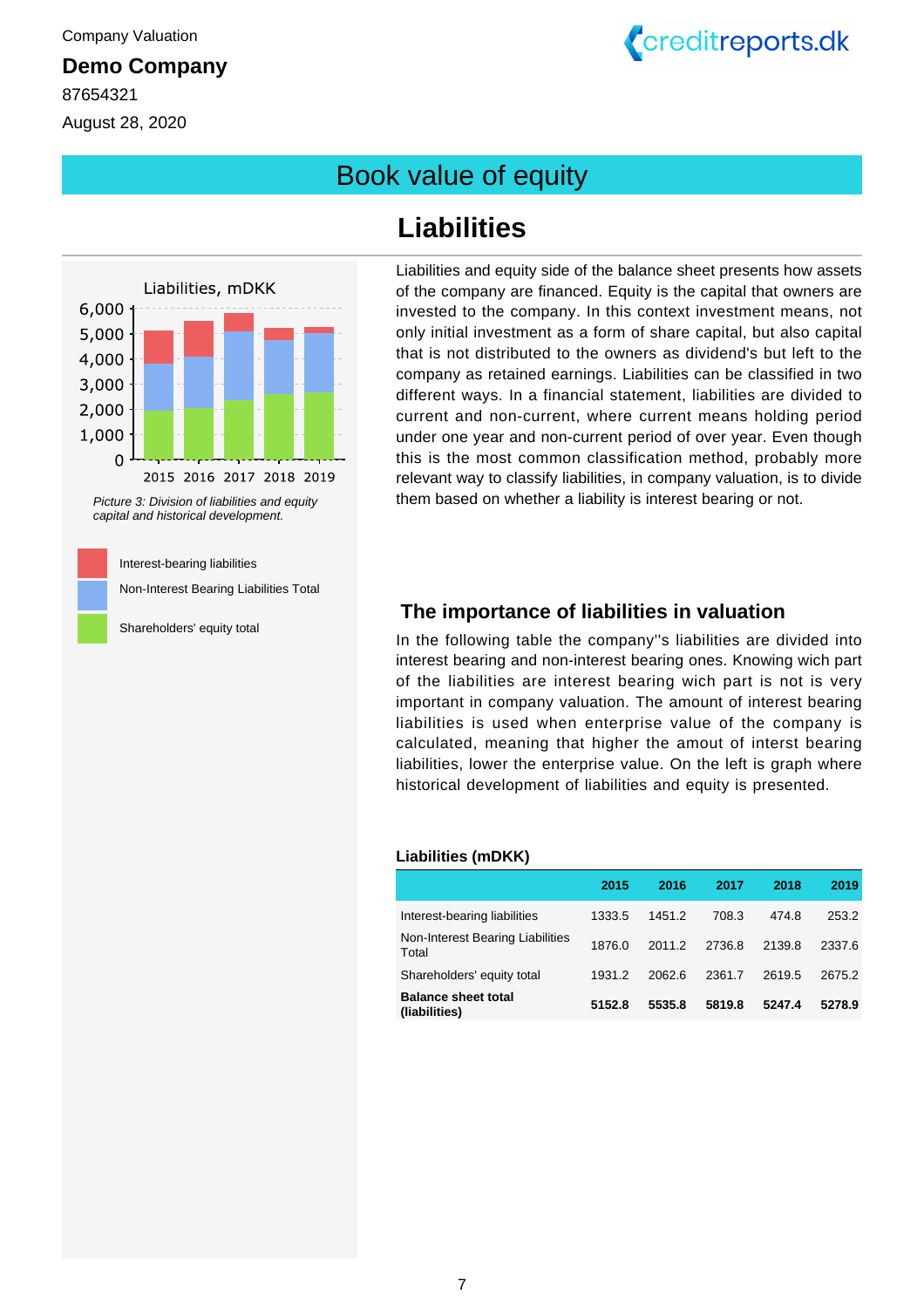87654321 August 28, 2020



# <span id="page-7-0"></span>Discounted Cash Flow

Discounted cash flow calculation is a financial analysis tool which is used to value projects, assets, or companies, by using concept of time value of money. All of the future cash flows, both in and out of the company, are estimated and discounted to the present value. The sum of these values is called the net present value, and by making some adjustments (presented in the DCF calculation table) to this figure we get the price of the company.

One of the most important things in DCF calculation is the discount factor, and usually figure used is the weighted average cost of capital (WACC) of the company. Estimating the WACC correctly is crucial, because even slightest changes in this value might change the valuation dramatically. Other important factor in this method is operational profit margin, and especially in the terminal period. To illustrate the effect of changes in these figures a sensitivity analysis is presented in this page. From this table, the reader can see how different assumptions change the calculated DCF value.

The garbage in, garbage out principle applies to the DCF just like in any other analysis which relies on estimation of the future. DCF is accurate valuation tool only when the assumptions about the future are relevant. In this report the estimation of the figures are made automatically and this requires extra caution from the reader when interperting these figures.

In the following table, the most relevant financial statement items to the DCF valuation are presented. First three lines represent income statement items, next four are from balance sheet and the last one is calculated by using both income statement and balance sheet figures.

| - - - - - - - - -                   |          |        |        |        |        |             |        |        |        |        |        |        |
|-------------------------------------|----------|--------|--------|--------|--------|-------------|--------|--------|--------|--------|--------|--------|
|                                     | 2018     | 2019   | 2020e  | 2021e  | 2022e  | 2023e 2024e |        | 2025e  | 2026e  | 2027e  | 2028e  | 2029e  |
| <b>Net sales</b>                    | 593.0    | 681.0  | 715.2  | 787.1  | 846.1  | 891.5       | 926.8  | 956.7  | 986.0  | 1015.9 | 1046.6 | 1078.2 |
| <b>EBITDA</b>                       | 93.8     | 136.6  | 152.1  | 217.4  | 279.2  | 337.3       | 393.2  | 448.7  | 505.2  | 562.7  | 621.1  | 680.4  |
| <b>EBIT</b>                         | 93.8     | 136.6  | 152.1  | 217.4  | 279.2  | 337.3       | 393.2  | 448.7  | 505.2  | 562.7  | 621.1  | 680.4  |
| <b>Tangible Assets</b>              | 35.6     | 34.8   | 38.8   | 42.7   | 45.9   | 48.4        | 50.3   | 51.9   | 53.5   | 55.1   | 56.7   | 58.4   |
| Shareholders' equity total          | 2619.5   | 2675.2 | 2143.0 | 2226.0 | 2317.5 | 2415.9      | 2521.8 | 2636.3 | 2760.6 | 2895.0 | 3039.5 | 3194.7 |
| Interest-bearing liabilities        | 474.8    | 253.2  | 1418.3 | 1306.9 | 1192.2 | 1076.0      | 956.2  | 830.0  | 694.1  | 548.1  | 391.5  | 253.2  |
| <b>Balance sheet total (assets)</b> | 5247.4   | 5278.9 | 6073.8 | 6295.5 | 6477.5 | 6617.2      | 6725.7 | 6817.6 | 6907.4 | 6999.0 | 7093.2 | 7219.5 |
| Gross capex                         | $-477.2$ | 58.3   | 5.0    | 6.0    | 4.9    | 3.8         | 2.9    | 2.5    | 2.4    | 2.5    | 2.6    | 2.6    |

#### **BASE FIGURES (mDKK)**

Key ratios that are used in the estimation of the future are presented below. Basic assumptions are: 1. Eventually revenue growth (net sales growth) stabilizes to the long term GDP grown rate, which is expected to be 3%. 2. Company's operational profitability (EBIT-%) is expected stay at relatively same level as in the near history and it is calculated as weighted average of the figures from last four years.

#### **KEY RATIOS**

|                        | 2018    | 2019  | 2020e | 2021e | 2022e |       | 2023e 2024e | 2025e | 2026e | 2027e | 2028e | 2029e |
|------------------------|---------|-------|-------|-------|-------|-------|-------------|-------|-------|-------|-------|-------|
| Net sales growth       | $-4.4%$ | 15.3% | 5.0%  | 10.0% | 7.5%  | 5.3%  | 3.9%        | 3.2%  | 3.0%  | 3.0%  | 3.0%  | 3.0%  |
| EBITDA - %             | 18.3%   | 22.1% | 21.2% | 27.5% | 32.9% | 37.7% | 42.3%       | 46.7% | 51.1% | 55.2% | 59.2% | 63.0% |
| $EBIT - %$             | 15.8%   | 20.0% | 21.2% | 27.5% | 32.9% | 37.7% | 42.3%       | 46.7% | 51.1% | 55.2% | 59.2% | 63.0% |
| <b>Assets turnover</b> | 0.2     | 0.2   | 0.2   | 0.2   | 0.2   | 0.3   | 0.3         | 0.3   | 0.3   | 0.3   | 0.3   | 0.3   |
| ROI-%                  | 33.2%   | 27.0% | 5.6%  | 7.0%  | 8.9%  | 10.6% | 12.3%       | 14.0% | 15.7% | 17.5% | 19.3% | 21.0% |
| ROE-%                  | 41.9%   | 31.4% | 6.0%  | 9.1%  | 11.0% | 12.6% | 14.0%       | 15.1% | 16.2% | 17.1% | 17.9% | 18.6% |
| Equity ratio (%)       | 49.9%   | 50.7% | 35.3% | 35.4% | 35.8% | 36.5% | 37.5%       | 38.7% | 40.0% | 41.4% | 42.9% | 44.3% |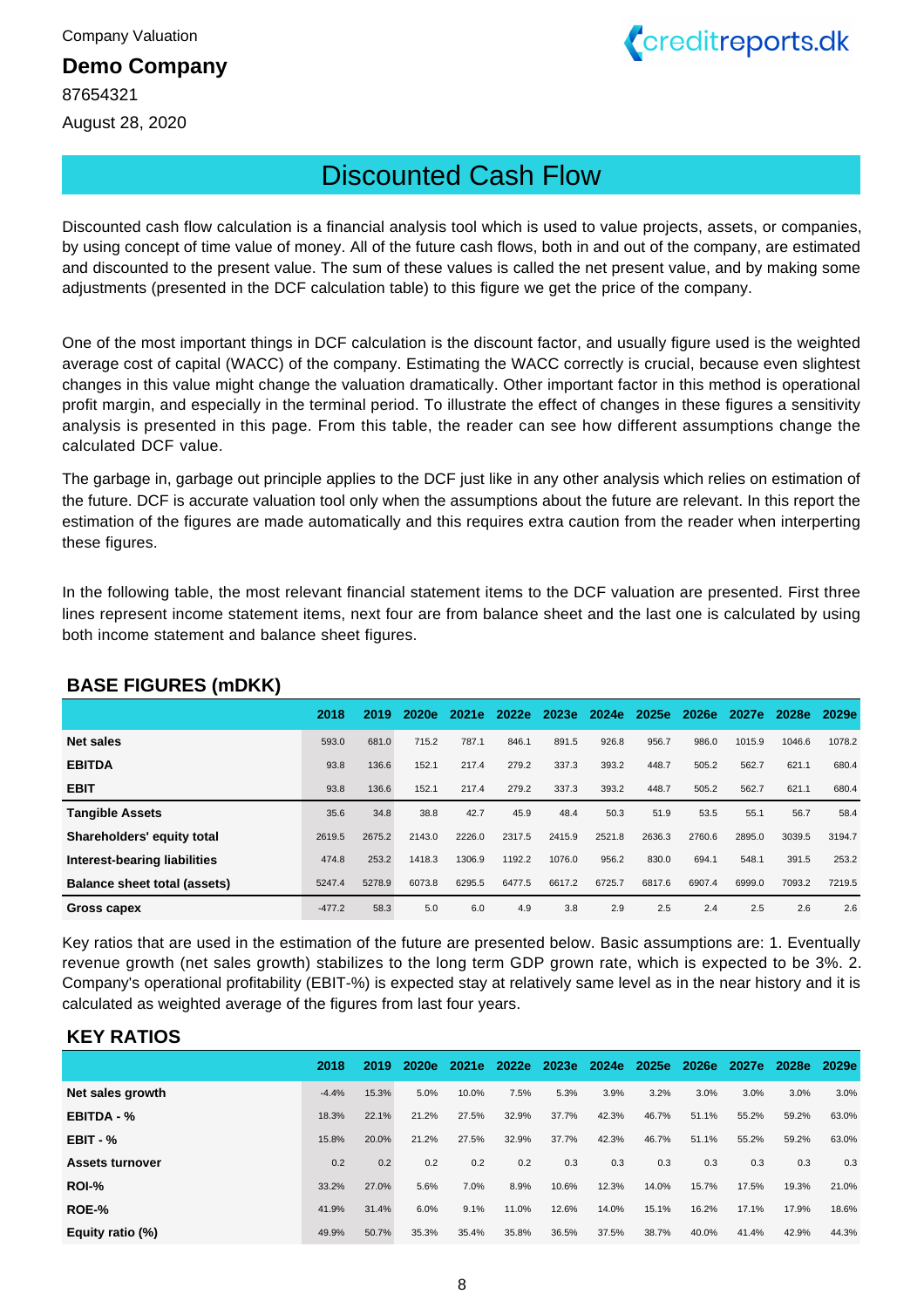87654321

August 28, 2020



# Discounted Cash Flow

Calculations of the discounted cash flow method are presented below. The basic idea of DCF is to calculate cash inflows and outflows, discounted them to the present day and sum every year together. Basically the calculations starts from operating profit, EBIT. This figure presents companys profit before taxes and interest payments. To convert this figure to actual operating cash flow some adjustments needs to be made. At first depreciations are added back to the EBIT. This is due to the fact that depreciations are only accounting item and it is not actual cash flow, meaning that company is not paying

CH. in working cap. denotes the changes in company's working capital. If the working capital is increasing it means that company needs more assets to run its operations and these assets needs to be funded in some way, which requires cash outflow. After the actual operating cash flow is caluculated, the amount that non-interest bearing liabilities increases are added back and gross capital expenses (capex) are deducted. The gross capex denotes the amount that company has invested to assets in this period,

At the end of this page is also presented basis for WACC calculations. More detailed formula for this is presented in methodoly part of this report. Sensitivy analysis illustrates how changes in terminal period wacc and EBIT marging are effecting to the DCF value of the company. Sensitivity analysis is probably the most important table of this chapter because it is the basis for DCF valuation range of this report.

#### **Cash Flow**

|                                  | 2018     | 2019    | 2020e   | 2021e   | 2022e   | 2023e   | 2024e   | 2025e   | 2026e    | 2027e    | 2028e    | 2029e    |
|----------------------------------|----------|---------|---------|---------|---------|---------|---------|---------|----------|----------|----------|----------|
| <b>EBIT</b>                      | 93.8     | 136.6   | 152.1   | 217.4   | 279.2   | 337.3   | 393.2   | 448.7   | 505.2    | 562.7    | 621.1    | 680.4    |
| + Total depreciation             | 0.0      | 0.0     | 0.0     | 0.0     | 0.0     | 0.0     | 0.0     | 0.0     | 0.0      | 0.0      | 0.0      | 0.0      |
| - Paid taxes                     | $-33.2$  | $-43.7$ | $-36.3$ | $-49.8$ | $-62.7$ | $-74.8$ | $-86.3$ | $-97.7$ | $-109.2$ | $-121.0$ | $-132.9$ | $-145.1$ |
| - Tax, fin. expenses             | 0.0      | 0.0     | 0.0     | 0.0     | 0.0     | $0.0\,$ | $0.0\,$ | 0.0     | 0.0      | 0.0      | 0.0      | 0.0      |
| + Tax, fin. income               | 30.1     | 36.4    | 5.9     | 6.3     | 6.9     | 7.3     | 7.7     | 7.9     | 8.2      | 8.4      | 8.7      | 9.0      |
| - Ch. in working cap.            | $-833.1$ | 83.4    | 141.7   | 207.3   | 170.1   | 130.7   | 101.4   | 86.0    | 83.9     | 85.6     | 88.1     | 90.8     |
| Operating cash flow              | $-742.4$ | 212.7   | 263.4   | 381.2   | 393.5   | 400.5   | 416.0   | 444.9   | 488.1    | 535.8    | 585.0    | 635.1    |
| + Inc. in nib. I-t liab.         | 0.5      | $-0.8$  | 0.0     | 0.0     | 0.0     | $0.0\,$ | $0.0\,$ | $0.0\,$ | 0.0      | 0.0      | 0.0      | 0.0      |
| - Gross capex                    | 477.2    | $-58.3$ | $-5.0$  | $-6.0$  | $-4.9$  | $-3.8$  | $-2.9$  | $-2.5$  | $-2.4$   | $-2.5$   | $-2.6$   | $-2.6$   |
| Free cash flow                   | $-264.6$ | 153.5   | 258.4   | 375.2   | 388.6   | 396.7   | 413.0   | 442.4   | 485.6    | 533.3    | 582.5    | 632.5    |
| <b>Discounted FCFF</b>           |          |         | 248.2   | 321.1   | 296.1   | 269.2   | 249.6   | 238.1   | 232.8    | 227.6    | 221.4    | 214.1    |
| Cum. disc. FCFF                  |          |         | 4891.8  | 4643.5  | 4322.5  | 4026.4  | 3757.2  | 3507.6  | 3269.5   | 3036.7   | 2809.1   | 2587.7   |
| - Int-bear. debt                 | 0.0      | 0.0     | 0.0     | 0.0     |         |         |         |         |          |          |          |          |
| + Cash at bank                   | 0.0      | 0.0     | 956.9   | 1726.3  |         |         |         |         |          |          |          |          |
| + Mkt. value of assoc. companies | 0.0      | 0.0     | 0.0     | 0.0     |         |         |         |         |          |          |          |          |
| - Market Value minorities        | 0.0      | 0.0     | 0.0     | 0.0     |         |         |         |         |          |          |          |          |
| <b>Value of equity</b>           |          |         | 5595.5  | 5522.2  |         |         |         |         |          |          |          |          |

#### **WACC**

| Tax rate (WACC) %                     | 20.0% |
|---------------------------------------|-------|
| Target $D/(D+E)$                      | 30.0% |
| Cost of debt (%)                      | 6.0%  |
| <b>Equity Beta</b>                    | 2.5   |
| Equity market risk premium (%-points) | 6.0%  |
| Risk-free interest rate               | 0.5%  |
| Cost of equity (%)                    | 15.5% |
| Weighted average cost of capital      | 12.3% |

## **Sensitivity analysis**

| 30.0% |                           |       |        |        |        |        |        |
|-------|---------------------------|-------|--------|--------|--------|--------|--------|
| 6.0%  |                           |       | 10.3%  | 11.3%  | 12.3%  | 13.3%  | 14.3%  |
| 2.5   |                           | 19.2% | 6920.4 | 6140.2 | 5530.6 | 5041.6 | 4641.1 |
| 6.0%  |                           | 20.2% | 6969.3 | 6179.8 | 5563.1 | 5068.6 | 4663.7 |
| 0.5%  | <b>Terminal</b><br>EBIT-% | 21.2% | 7018.2 | 6219.3 | 5595.5 | 5095.6 | 4686.4 |
| 15.5% |                           | 22.2% | 7067.1 | 6258.8 | 5627.9 | 5122.5 | 4709.0 |
| 12.3% |                           | 23.2% | 7116.0 | 6298.3 | 5660.4 | 5149.5 | 4731.6 |

**Terminal WACC**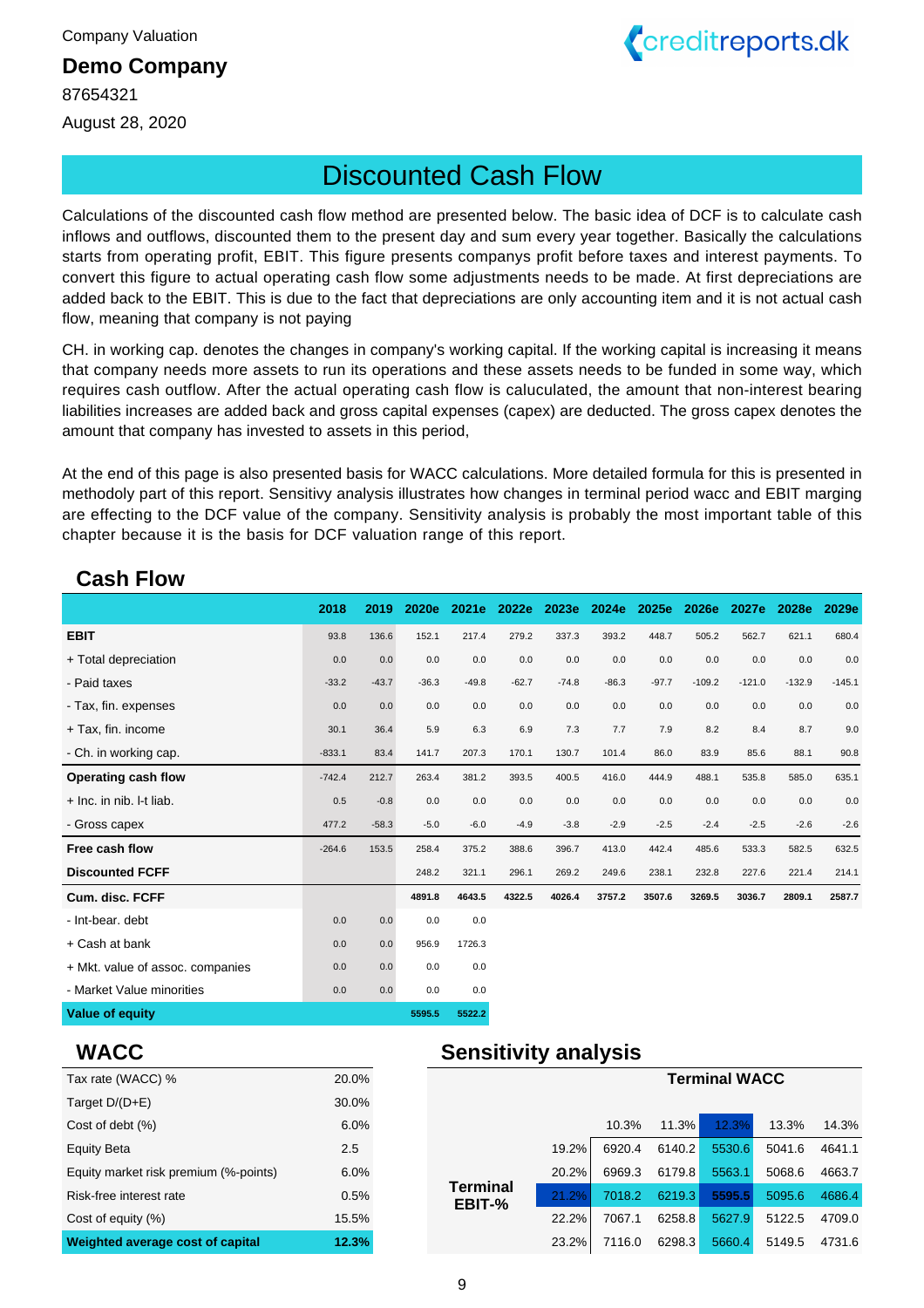<span id="page-9-0"></span>

87654321

August 28, 2020





Picture 5: EV/EBITDA-method, historical value development

|                                           | <b>Multiplier EBITDA Value</b> |              |  |
|-------------------------------------------|--------------------------------|--------------|--|
| <b>EV/EBITDA</b>                          | 9.0                            | 136.6 1362.2 |  |
| - Int-bear, debt                          |                                | 253.2        |  |
| <b>EV/EBITDA value converted to price</b> | 1109.1 mDKK                    |              |  |

In 2019, Demo Company's earnings before interest, taxes, depreciation and amortization (EBITDA) was 136.6 million euros. In the same year the average selling price of similar companies was 9.0 times EBITDA.

EV/EBITDA ratio indicates the number of years that it takes for a company to earn operating profits equal to the enterprise value (debtless value) of the company. EV/EBITDA is widely used multiple in acquisitions because it counts in the amount of debt held by the company, which is relevant because the liabilities of the target company are transferred to the acquirer. One problem with using EBITDA in valuation is that even though it might be somewhat good proxy for operating cash flow, it does not equal free cash flow to firm. By leaving depreciation out of the valuation, capitalintensive

To be able to compare EV/EBITDA valuation with other valuation methods in this report, it needs to be presented in terms of price.



Picture 6: P/E-method, historical value development

|     | <b>Multiplier</b> | <b>Net</b> | <b>Value</b>             |
|-----|-------------------|------------|--------------------------|
| P/E | 12.8              |            | 832.3 <b>10687. mDKK</b> |

In 2019, Demo Company's net earnings was 832.3 million euros. In the same year the average selling price of similar companies was 12.8 times net earnings.

P/E ratio indicates how many years it takes for a company to generate net earnings equal to the amount of the price (debt not included, i.e. market price of publicly traded companies) of the company. In low-growth companies and industries P / E ratio is usually lower than average value. Th greater the growth opportunities, higher the P/E ratio beucase investors are ready to pay for the future earnings.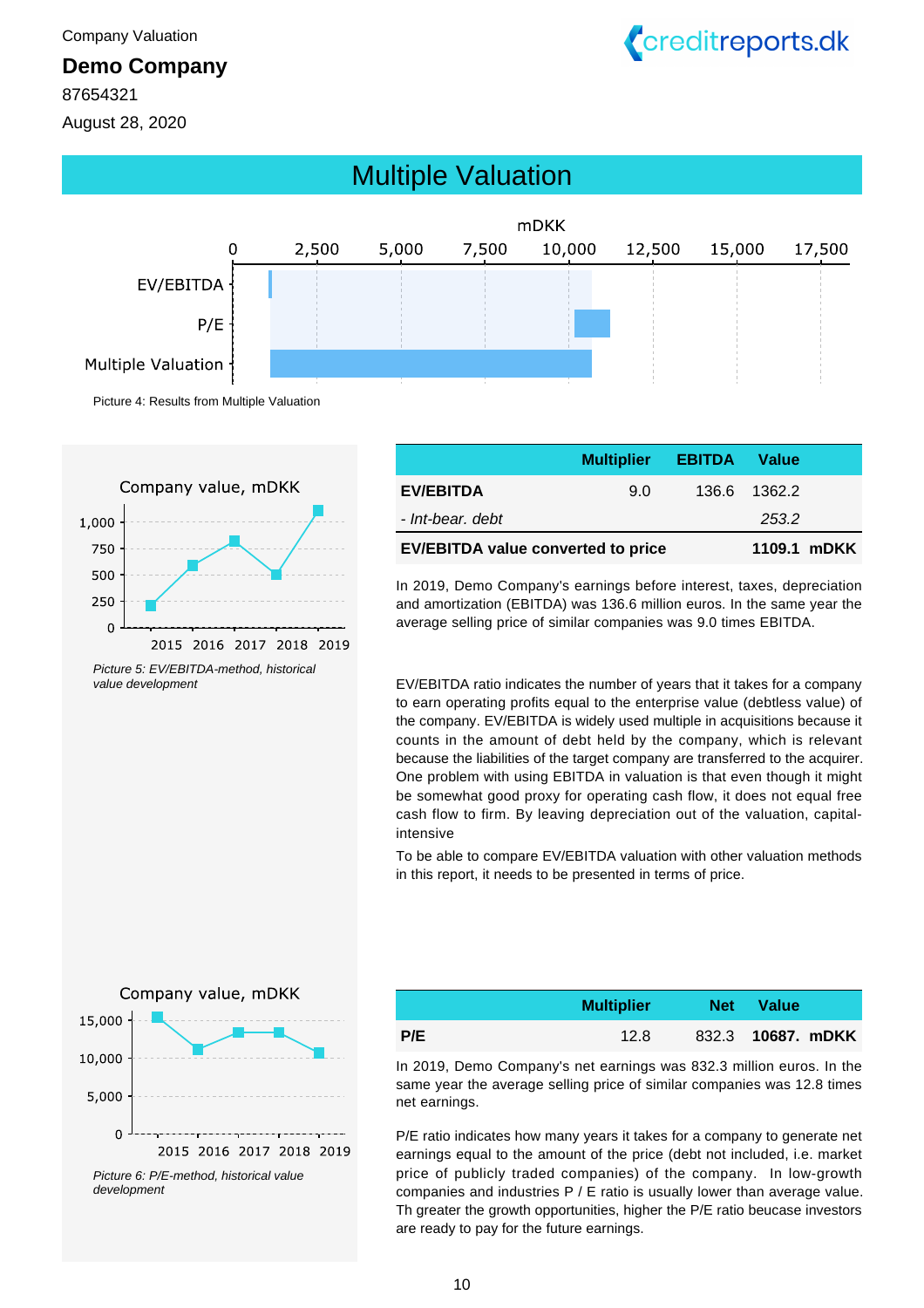87654321 August 28, 2020



# <span id="page-10-0"></span>EBIT-% vs. P/Sales

# **Operating profit margin and P/Sales-multiple**

null



11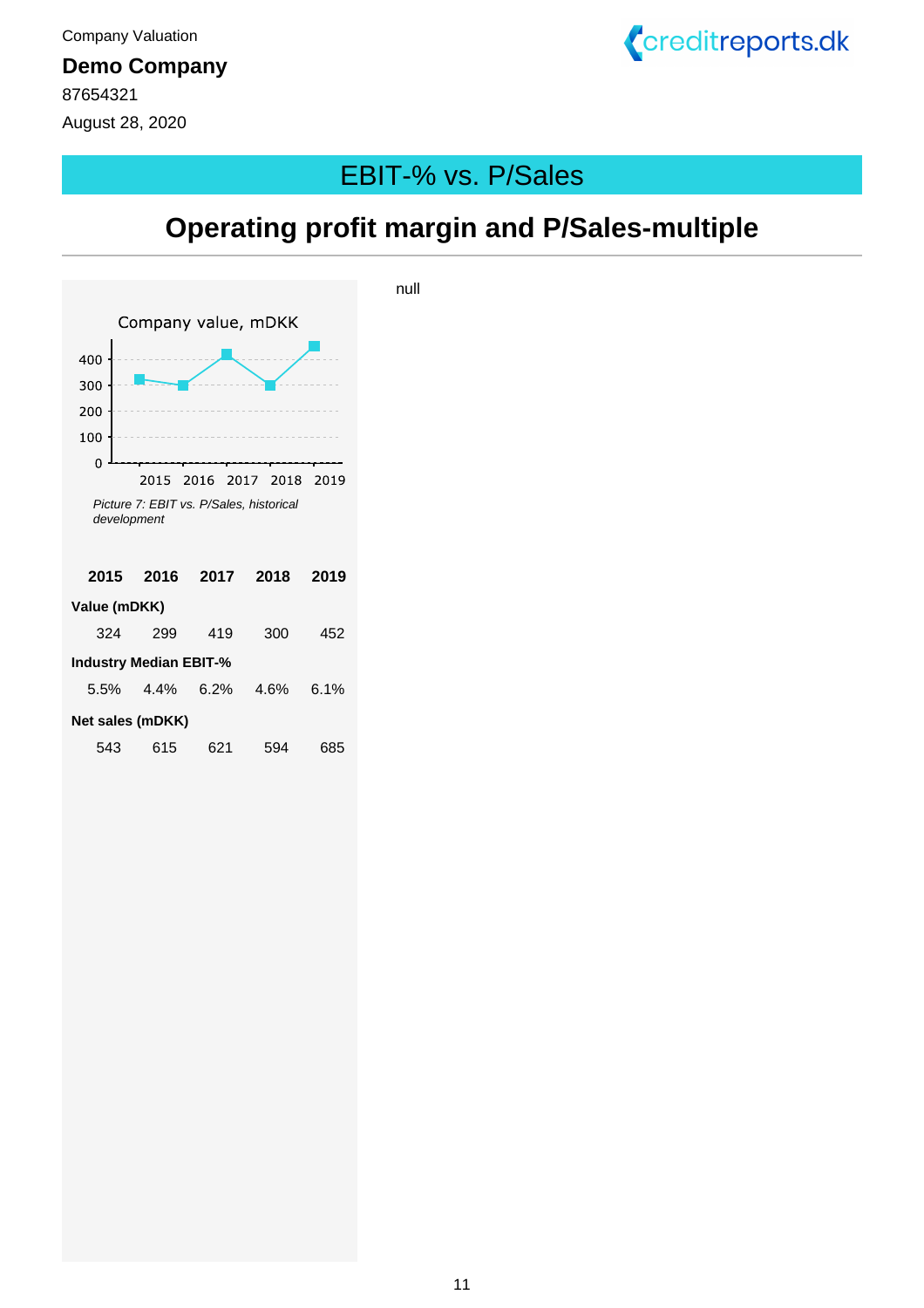87654321 August 28, 2020



# <span id="page-11-0"></span>ROE vs. P/BV

**Return on equity and price-to-book ratio**

## Company value, mDKK 20,000 15,000 10,000 5,000  $\overline{0}$ 2015 2016 2017 2018 2019 Picture 8: ROE vs. P/BV, historical development **2015 2016 2017 2018 2019 Value (mDKK)** 18344 19846 19532 19193 16676 **Book value of equity (mDKK)** 1931 2063 2362 2619 2675 **ROE-% Flattened \*** 54.3% 55.0% 47.2% 41.9% 35.6%

\* For more information about calculating return on equity and the ROE vs. P/BV method, see appendix.



Picture 9: Graphic illustration of the ROE vs. P/BV model

ROE (Return on Equity) vs. P/BV ( price to book value of equity) is a valuation method where the relationship between ROE and book value of equity is estimated empirically, and then applied to valuation as a multiple. Theoretically, it can be argue that the price that should be paid of the company's equity depends on the quantity of the equity and how much the equity is generating returns. This method includes both of these aspects.

#### **Why does it matter?**

This method takes into account both company specific multiples (P/BV, ROE) and the general market-based valuation law between company book value and ROE. It is quite clear that the better return a company generates on its equity, the higher price would the investor be willing to pay for it.

#### **An example**

A company has capital (equipment, machinery) worth of EUR 1000. It has financed it partially by debt, worth EUR 500. Therefore company's book value is EUR 500. Company's annual net profit is EUR 100. Its return on equity (ROE) is therefore  $100/500 = 20$  %. Let's say it is empirically determined that companies with ROE around 20 % tend to generally have price-to-book (P/BV) valuation of around 2. Therefore we can estimate the company valuation to be around EUR 500  $*$  2 = EUR 1000.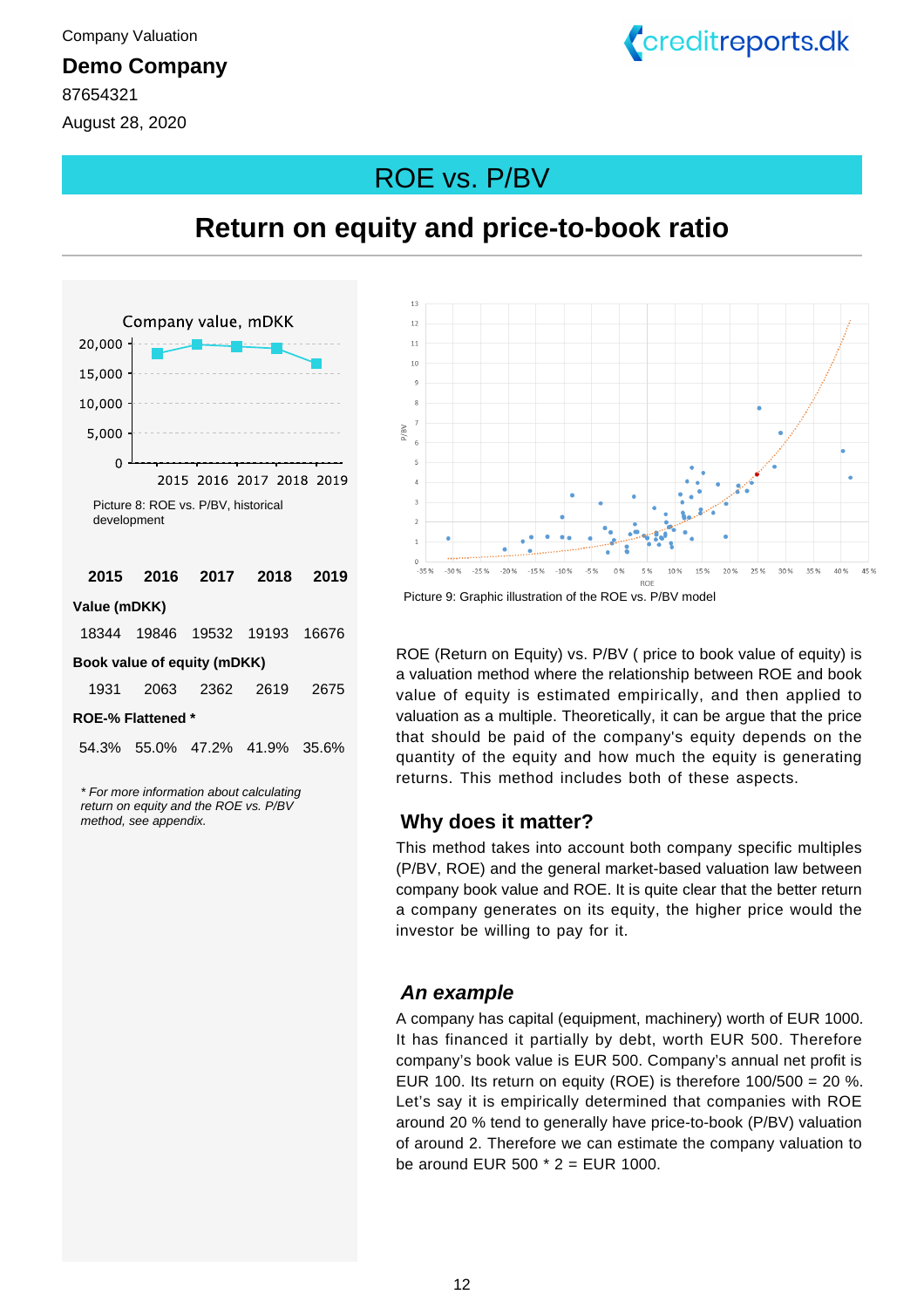87654321 August 28, 2020



# <span id="page-12-0"></span>Value Drivers

# **EBIT - %**



Earnings before interest and taxes (EBIT) as a percentage of revenue is an indicator of a company's operational profitability, calculated as revenue minus expenses, excluding tax and interest, divided by revenue. Higher EBIT margin means the greater share of revenues, after deducting costs, are left to cover interest payments, taxes, and eventually distributed to shareholders.

#### **Why does it matter?**

EBIT margin (EBIT percentage) can be used as a measurement when comparing operational profitability of companies within the same industry. EBIT margin is particularly useful in intra industry comparison because it eliminates the differences in capital structures and optimization of taxes, and thus it makes companies much more comparable with each other. With operational profits (EBIT), companies must cover their taxes, interest payments, and profit sharing to the

#### **Differences between industries**

EBIT margins may vary widely across industries. For some industries an EBIT margin of five percent is seen as good, whereas in other industries that could be extremely bad. An example of an industry which has low ebit margins by nature is whole sales. In this industry a competition is usually fierce and profits are made through volumes not by margins.

#### **An example**

Company A and B both have annual revenue of 100  $\epsilon$ . A's operational expenses (including possible capital amortization and depreciation) are 80  $\epsilon$  and B's operational expenses are 90  $\epsilon$ . A's EBIT is then 100€-80€ = 20€ and B's EBIT is 100 € - 90 € = 10 €. Hence their EBIT margins are 20 % and 10 % respectively. If everything else is equal between these two companies, A is more profitable than B. But if A is an energy company and B is a grocery store, the comparison isn't very reasonable.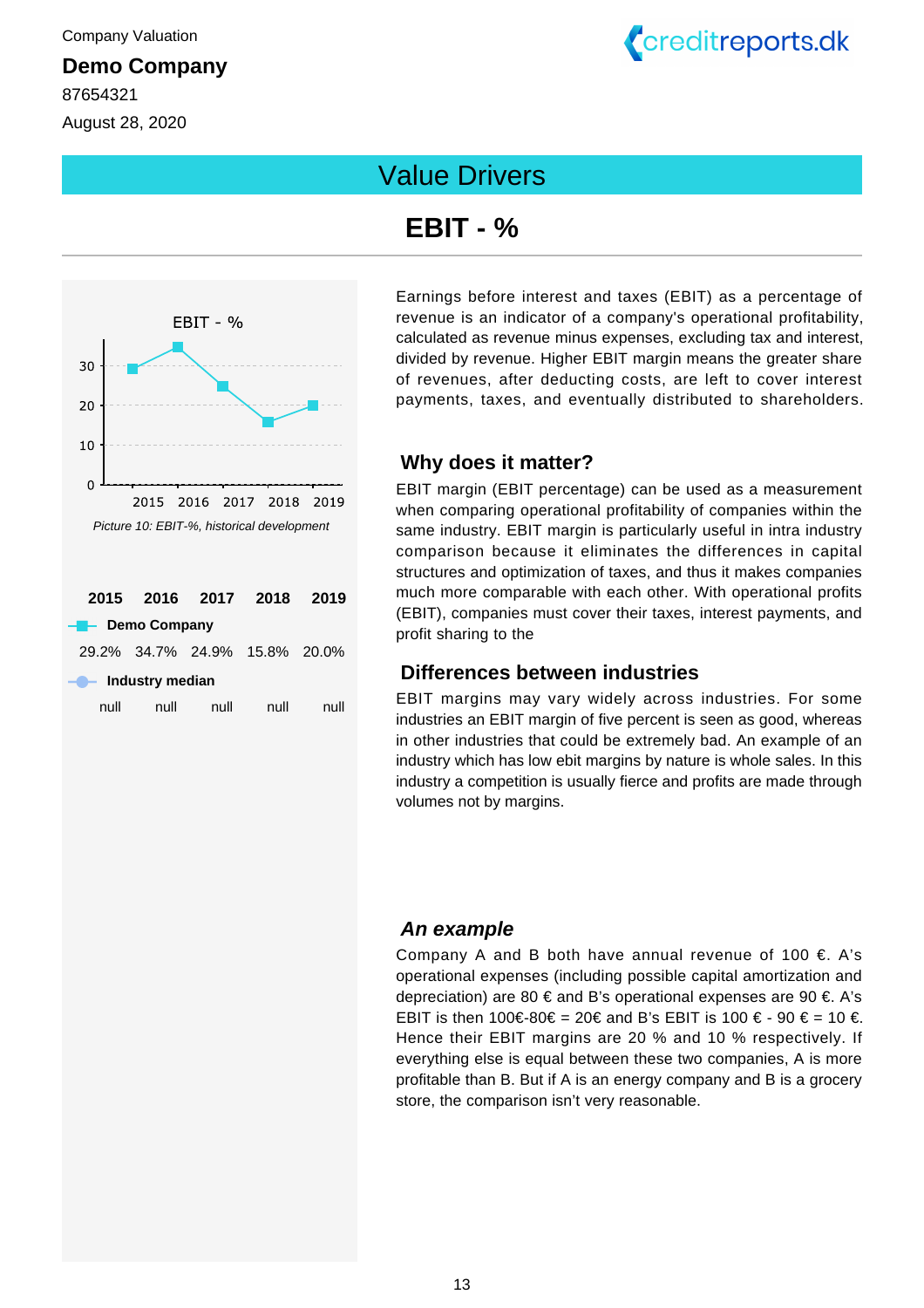87654321 August 28, 2020

# Creditreports.dk

# Value Drivers

# **Net sales**



| $-0.0\%$ | $-0.3%$ | $1.4\%$ | 2.8% | 2.6% |
|----------|---------|---------|------|------|
|          |         |         |      |      |

Net sales growth is a measurement of relative change in net sales or revenues, compared to the previous fiscal year. Naturally positive net sales growth figure indicates that a company is growing and negative means that company is

#### **Why does it matter?**

When interpreting net sales growth it is usually good to compare it to the average growth of the industry. As a simplification it can be said that above the industry average growth rate indicates that the company is winning market share, and on the other hand below the average figure means declining market share. However, on the long run it can not be expected that companies can grow indefinitely, but it is more reasonable to assume that the growth rate would start to approach the average GDP growth rate when the company matures. Usually high growth rates are obtained by young companies and growth rates of mature companies are much

#### **Differences between industries**

There might be significant differences in net sales growth within an industry but also the growth rate might vary considerably across industries. For example, in some industries the most important growth factor is price changes. In industries that are highly dependable on the world market price of some material usually gain high growth rates when the market price is high. One example of this kind of industry is oil related activities. Other example could be information tehchnology hardware manufacturers which face continual downward presure on prices, in these kind of industries the growth is usually slow.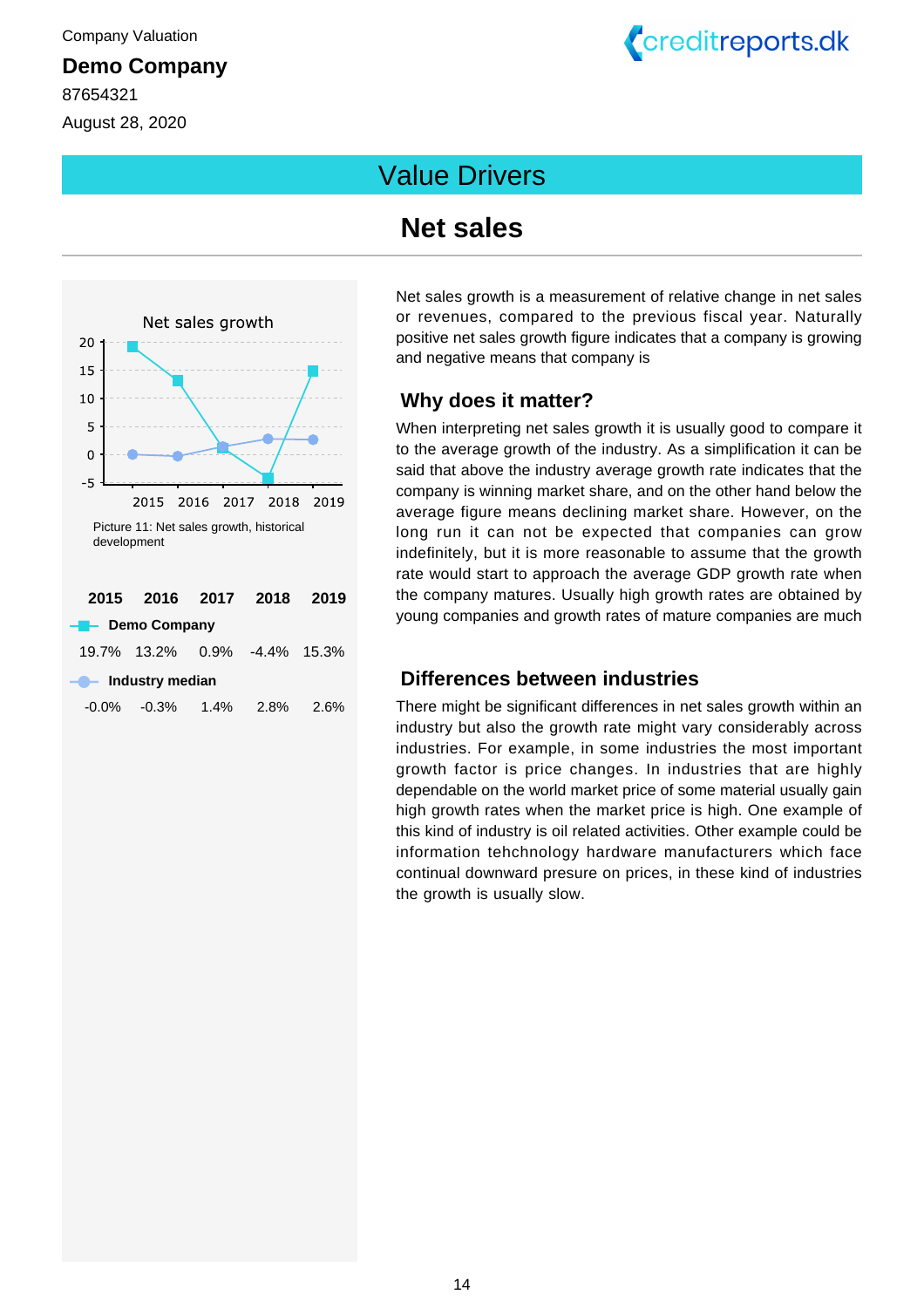87654321 August 28, 2020



# Value Drivers

# **ROI-%**



Return on Investment (ROI) measures company's ability to generate profits from it's invested capital. In this occasion the ROI is calculated as earnings before financial expenses and taxes divided by invested capital, but depending on the source it can be also defined differently.

#### **Why does it matter?**

The profitability of an investment should always be measured as a terms of rate of return not as an absolute earnings. From this reason ROI is widely used measurement when comparing different investments with each other. This is also useful in company valuation because the level of ROI can be easilly compared between companies and industries.

#### **Differences between industries**

There might be difference in return on investment between industries, however an advantage in ROI is that it measures profitability and thus it can be used ot compared companies from totally different industries.

#### **An example**

A company has machinery and other assets worth of total EUR 1000. Its annual net profit is EUR 100. Hence company's ROI is 10 %. It doesn't matter how the company has financed its investments.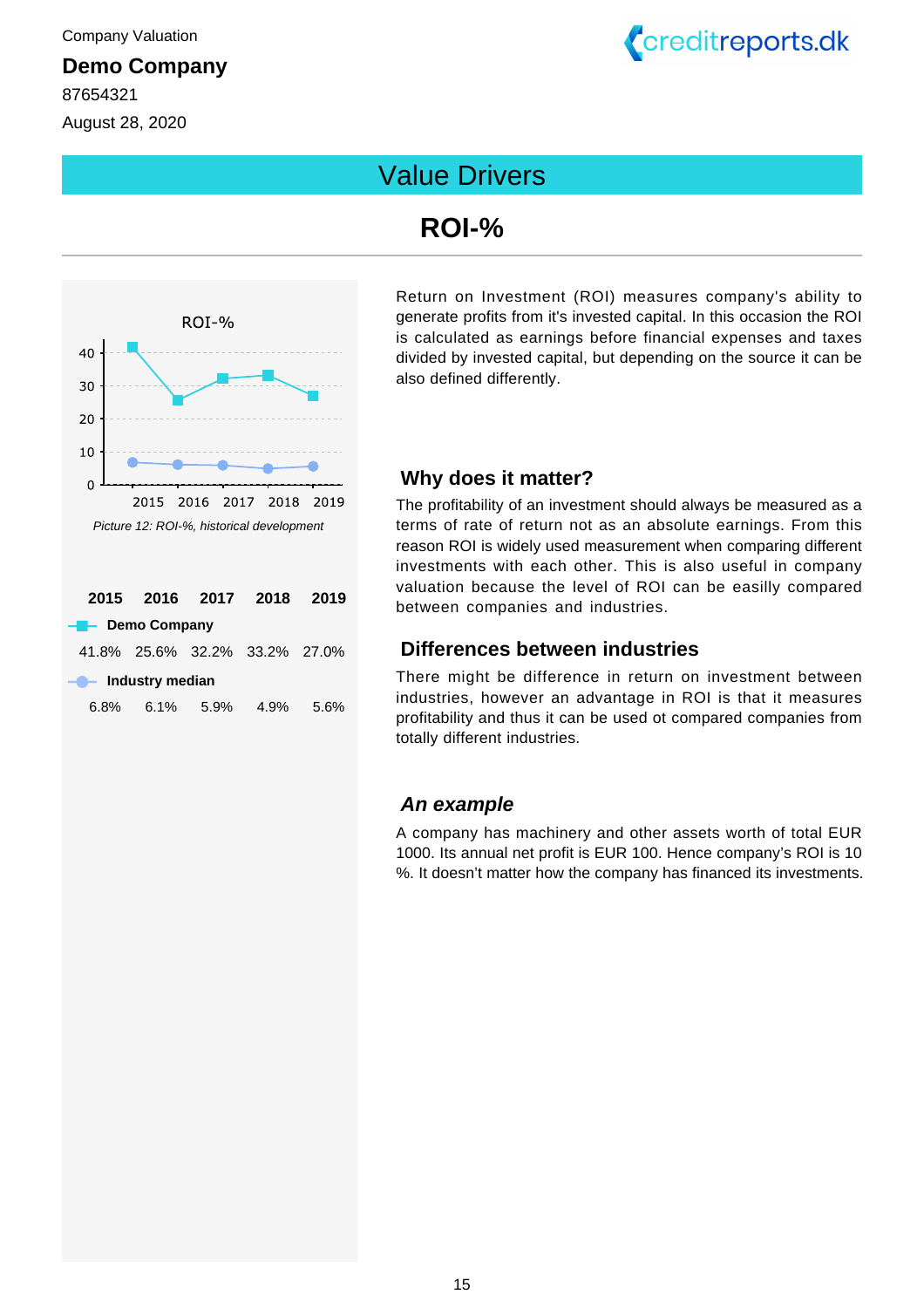87654321

August 28, 2020

# <span id="page-15-0"></span>Industry Comparison

#### **Demo Company**

64.20 Activities of holding companies

#### **Comparison group**

64.20 Activities of holding companies











Creditreports.dk





665- 655- 853- 979- -

N = 665 655 853 979 740

 $N =$  size of the comparison group in each year

mm/yyyy = fiscal year end (company), yyyy = fiscal year (comparison group)

Company

a.

Upper quartile The number above which lies the top 25% of the data (largest values)

Median The midmost observation (or average of two observations) in the data set, i.e. 50% of

Lower quartile ∸

The number below which lies the bottom 25% of the data (smallest values)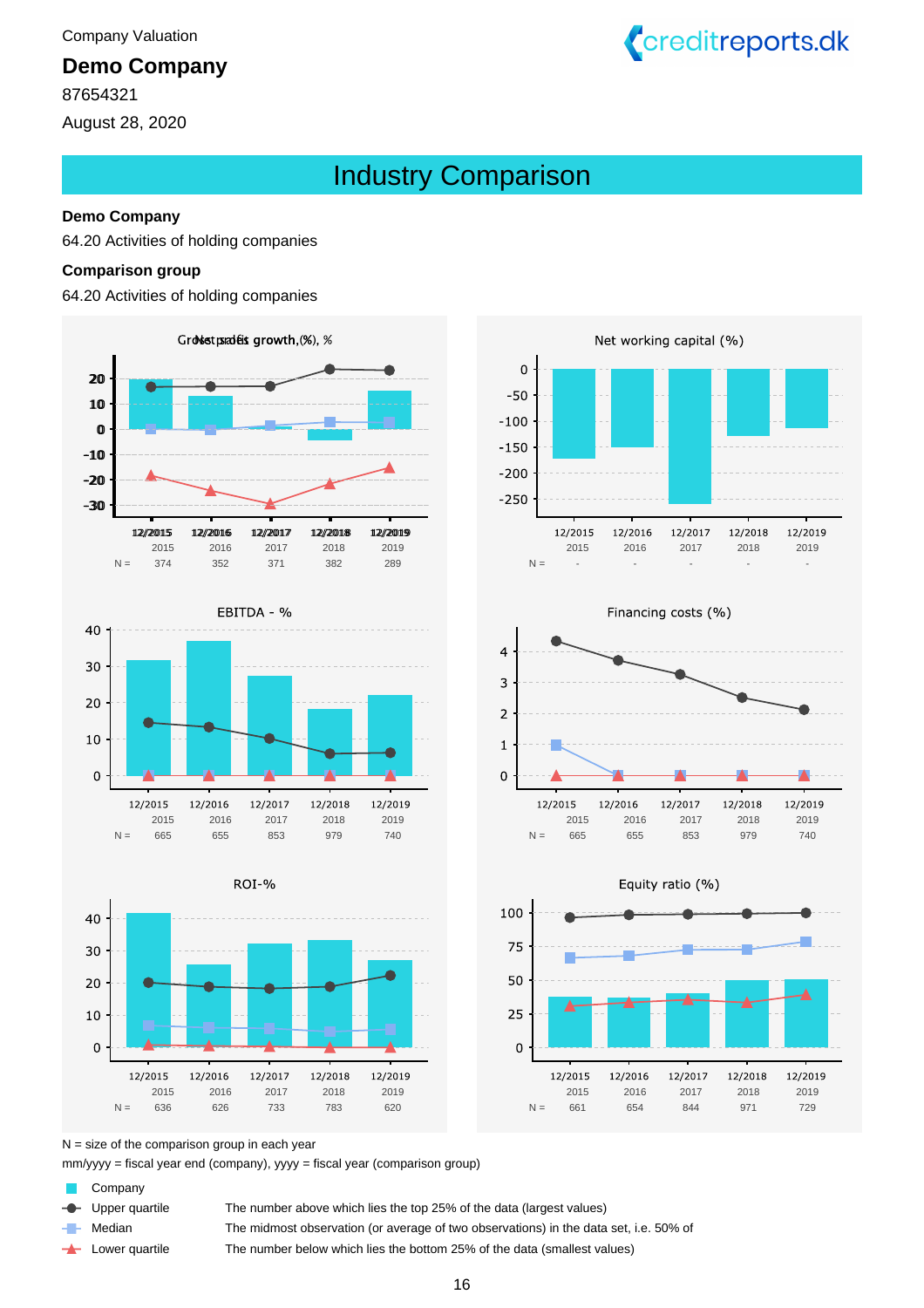87654321

August 28, 2020

# Industry Comparison

#### **Demo Company**

64.20 Activities of holding companies

#### **Comparison group**

64.20 Activities of holding companies









Creditreports.dk







 $N =$  size of the comparison group in each year

mm/yyyy = fiscal year end (company), yyyy = fiscal year (comparison group)

Company

Upper quartile The number above which lies the top 25% of the data (largest values)

Median The midmost observation (or average of two observations) in the data set, i.e. 50% of

Lower quartile ∸

The number below which lies the bottom 25% of the data (smallest values)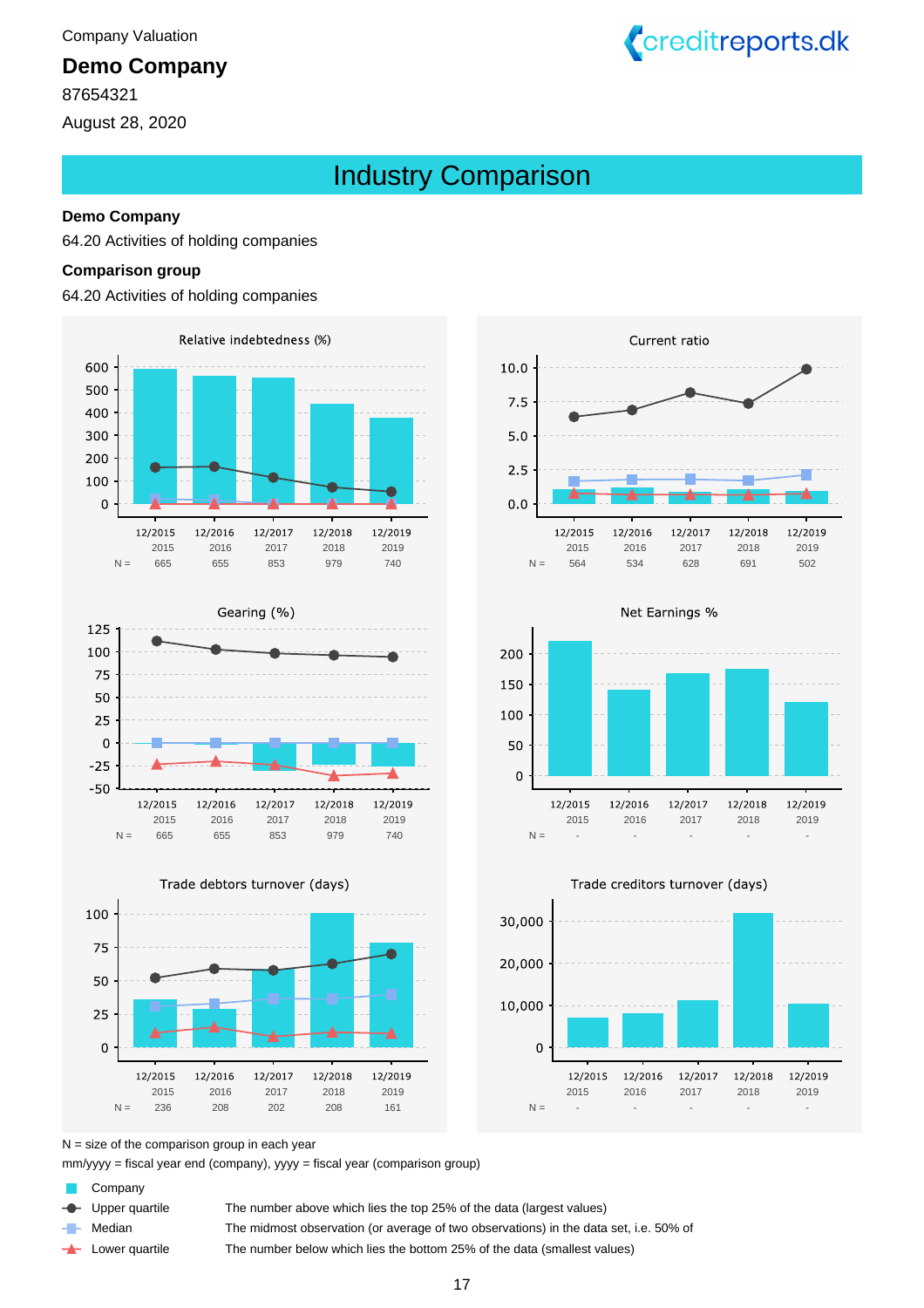87654321 August 28, 2020



# Company Overview

# <span id="page-17-0"></span>**Key Ratios**

#### **Profitability**

|                                      | 2015   | 2016   | 2017   | 2018          | 2019     | 2020e | 2021e | 2022e |
|--------------------------------------|--------|--------|--------|---------------|----------|-------|-------|-------|
| EBITDA - %                           | 31.6%  | 36.9%  | 27.4%  | 18.3%         | $22.1\%$ | 21.2% | 27.5% | 32.9% |
| $EBIT - %$                           | 29.2%  | 34.7%  | 24.9%  | 15.8%         | $20.0\%$ | 21.2% | 27.5% | 32.9% |
| <b>Net Earnings %</b>                | 221.0% | 141.5% | 168.3% | 175.5% 121.6% |          | 20.2% | 25.2% | 29.5% |
| Profit before dep. and eo. items (%) | 25.4%  | 36.8%  | 24.3%  | 178.0% 123.8% |          | 20.2% | 18.9% | 22.1% |
| Pre tax profit less eo. %            | 219.1% | 141.6% | 171.3% | 173.1% 119.3% |          | 25.3% | 31.5% | 36.9% |
| ROA-%                                | 25.3%  | 16.3%  | 18.7%  | 18.6%         | 15.5%    | 3.2%  | 4.0%  | 4.9%  |
| <b>ROI-%</b>                         | 41.8%  | 25.6%  | 32.2%  | 33.2%         | 27.0%    | 5.6%  | 7.0%  | 8.9%  |
| ROE-%                                | 72.0%  | 43.6%  | 47.2%  | 41.9%         | 31.4%    | 6.0%  | 9.1%  | 11.0% |

#### **Solvency**

|                               | 2015     | 2016     | 2017      | 2018          | 2019          | 2020e     | 2021e                | 2022e     |
|-------------------------------|----------|----------|-----------|---------------|---------------|-----------|----------------------|-----------|
| Equity ratio (%)              | 37.5%    | 37.3%    | 40.6%     | 49.9%         | 50.7%         | 35.3%     | $35.4\%$             | 35.8%     |
| Relative indebtedness (%)     | 590.6%   | 562.7%   | 554.7%    |               | 440.3% 378.5% | 545.2%    | 513.2%               | 488.2%    |
| Relative net indebtedness (%) | 341.7%   | 320.1%   | 324.6%    | 255.3% 238.7% |               |           | 305.0% 272.9% 247.9% |           |
| Gearing (%)                   | $-1.0\%$ | $-2.0\%$ | $-30.5\%$ | $-23.8\%$     | $-26.3\%$     | $-14.4\%$ | $-26.6\%$            | $-36.6\%$ |
| Net interest (mDKK)           | 0.0      | 0.0      | 0.0       | 934.5         | 679.9         | 29.4      | 31.6                 | 34.4      |
| Financing costs (%)           | $0.0\%$  | 0.0%     | $0.0\%$   | 0.0%          | $0.0\%$       | 0.0%      | 0.0%                 | 0.0%      |

## **Liquidity**

|                                  | 2015   | 2016   | 2017   | 2018   | 2019 | 2020e                      | 2021e | 2022e       |
|----------------------------------|--------|--------|--------|--------|------|----------------------------|-------|-------------|
| <b>Quick ratio</b>               | 1.1    | 1.2    | 0.9    | 1.1    |      | $1.0$ $1.2$                |       | $1.2$ $1.2$ |
| <b>Current ratio</b>             | 1.1    | 1.2    | 0.9    | 1.1    |      | $1.0$ $1.2$                |       | $1.2$ $1.2$ |
| Cash and cash equivalents (mDKK) | 1352.6 | 1493.1 | 1429.4 | 1098.1 |      | 956.9 1004.6 1105.1 1187.6 |       |             |

#### **Capital use efficiency**

|                                 | 2015     | 2016     | 2017     | 2018     | 2019     | 2020e     | 2021e    | 2022e     |
|---------------------------------|----------|----------|----------|----------|----------|-----------|----------|-----------|
| Trade debtors turnover (days)   | 36.2     | 29.2     | 59.0     | 100.8    | 78.5     | 78.5      | 78.5     | 78.5      |
| Trade creditors turnover (days) | 7187.1   | 8083.6   | 11187.   | 31986.   | 10451.   | 10321.    | 11223.   | 12119.    |
| Current assets / Net Sales (%)  | $0.0\%$  | $0.0\%$  | $0.0\%$  | $0.0\%$  | 0.0%     | 0.0%      | $0.0\%$  | 0.0%      |
| Net working capital (mDKK)      | $-933.3$ | $-926.1$ | $-1609.$ | -764.3   | $-781.6$ | $-188.2$  | $-294.9$ | $-382.6$  |
| Net working capital (%)         | $-171.7$ | $-150.5$ | $-259.2$ | $-128.7$ | $-114.2$ | $-26.2\%$ | $-37.3%$ | $-45.0\%$ |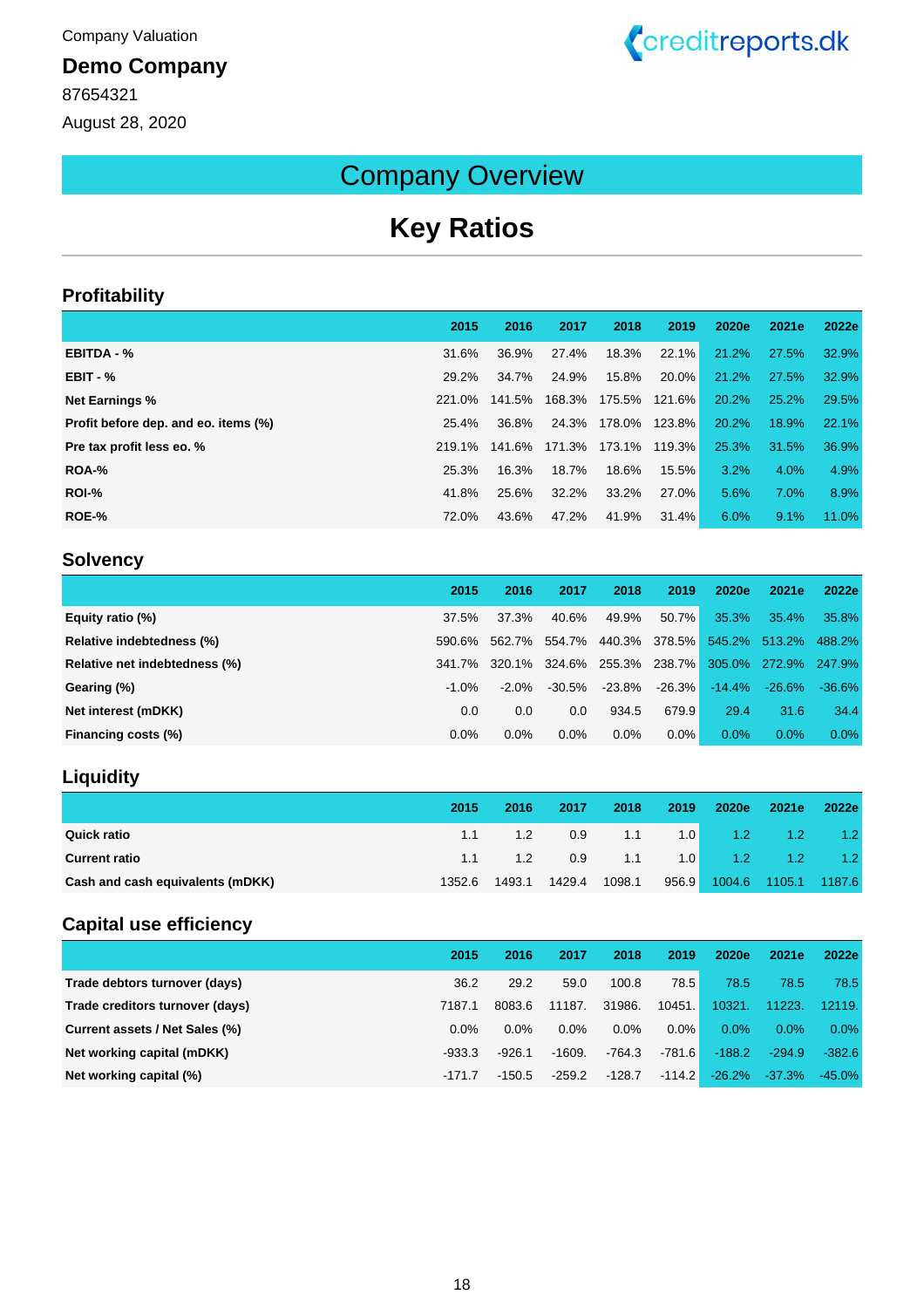87654321

August 28, 2020

# <span id="page-18-0"></span>Financial statements

Creditreports.dk

#### **Income statement (mDKK)**

|                                               | 2015     | 2016     | 2017     | 2018     | 2019     | 2020e    | 2021e    | 2022e    |
|-----------------------------------------------|----------|----------|----------|----------|----------|----------|----------|----------|
| <b>Net sales</b>                              | 543.4    | 615.2    | 621.0    | 593.8    | 684.5    | 718.6    | 790.5    | 790.5    |
| Other operating income                        | 8.0      | 14.6     | 0.0      | 0.0      | 0.0      | 0.0      | 0.0      | 0.0      |
| Purchases during the financial year           | $-2.9$   | $-3.1$   | $-2.3$   | $-1.2$   | $-3.2$   | $-3.4$   | $-3.4$   | $-3.4$   |
| Wages and salaries                            | $-78.9$  | $-96.4$  | $-111.2$ | $-129.4$ | $-139.6$ | $-148.4$ | $-150.2$ | $-149.4$ |
| Other operating expenses                      | $-298.0$ | $-303.2$ | $-337.5$ | $-354.5$ | $-390.1$ | $-414.7$ | $-419.5$ | $-417.5$ |
| Depreciation                                  | $-13.1$  | $-13.7$  | $-15.6$  | $-14.9$  | $-15.0$  | 0.0      | 0.0      | 0.0      |
| <b>EBIT</b>                                   | 158.6    | 213.6    | 154.4    | 93.8     | 136.6    | 152.1    | 217.4    | 279.2    |
| Interest income                               | 0.0      | 0.0      | 0.0      | 934.5    | 679.9    | 29.4     | 31.6     | 34.4     |
| Other financial income                        | 1032.1   | 657.8    | 909.4    | 0.0      | 0.0      | 0.0      | 0.0      | 0.0      |
| Pre tax profit less extra ordinaries          | 1190.7   | 871.4    | 1063.8   | 1028.3   | 816.5    | 181.6    | 249.1    | 313.6    |
| Extraordinary income                          | 44.0     | 0.0      | 0.0      | 0.0      | 0.0      | 0.0      | 0.0      | 0.0      |
| Pre-tax profit (PTP)                          | 1234.7   | 871.4    | 1063.8   | 1028.3   | 816.5    | 181.6    | 249.1    | 313.6    |
| Change in cumulative accelerated depreciation | $-1.7$   | 50.2     | 43.0     | 45.5     | 59.2     | 0.0      | 0.0      | 0.0      |
| Change in tax debt                            | 0.0      | 0.0      | 0.0      | 1.8      | 0.3      | 0.0      | 0.0      | 0.0      |
| Income taxes                                  | $-32.1$  | $-51.2$  | $-61.9$  | $-33.2$  | $-43.7$  | $-36.3$  | $-49.8$  | $-62.7$  |
| <b>Net earnings</b>                           | 1201.0   | 870.4    | 1044.9   | 1042.3   | 832.3    | 145.3    | 199.3    | 250.9    |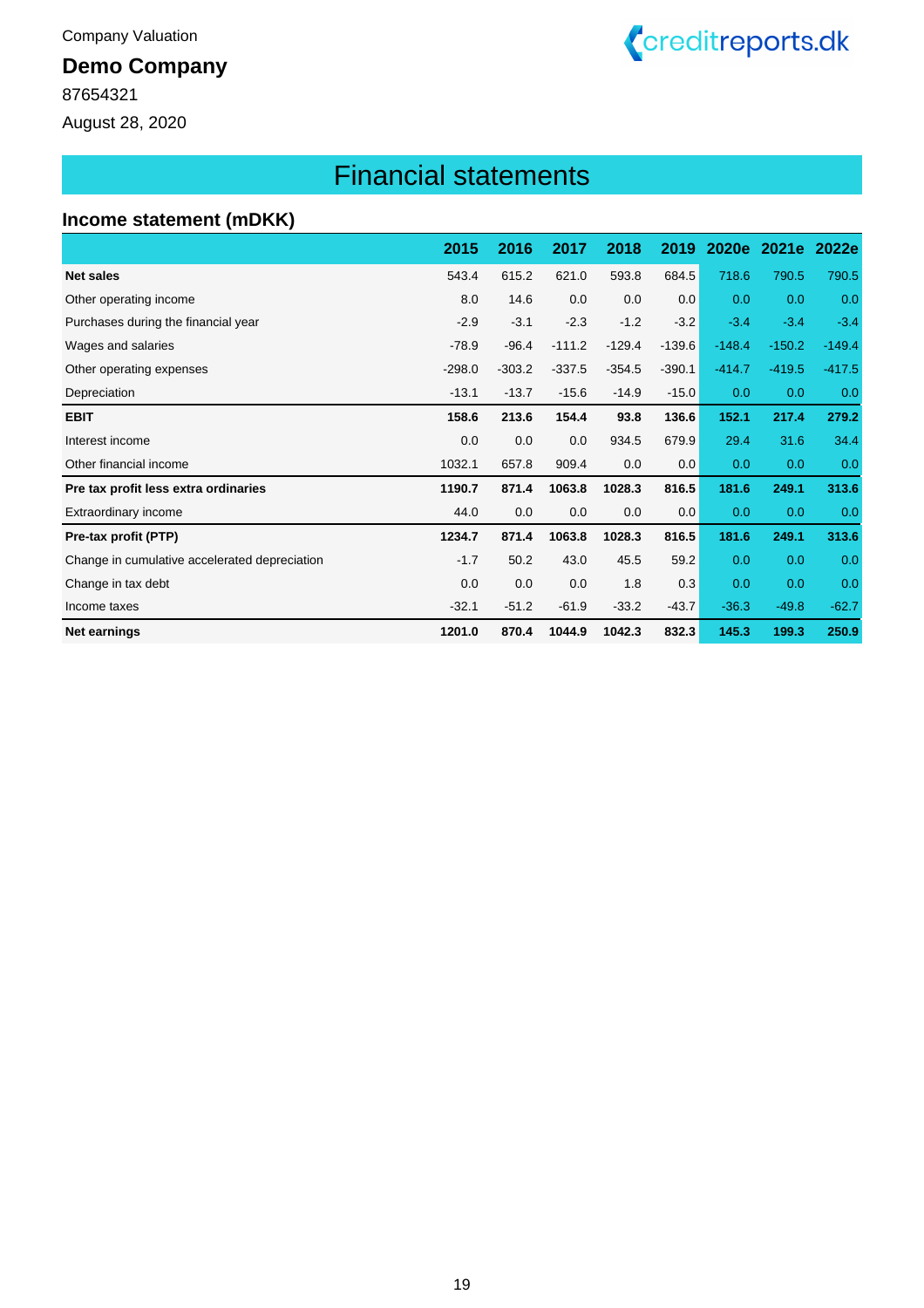87654321

August 28, 2020

# Financial statements

Creditreports.dk

| <b>Balance sheet - Assets (mDKK)</b> |  |  |
|--------------------------------------|--|--|
|--------------------------------------|--|--|

|                                         | 2015   | 2016   | 2017   | 2018   | 2019   | 2020e  | 2021e  | 2022e  |
|-----------------------------------------|--------|--------|--------|--------|--------|--------|--------|--------|
| Other capitalised longterm expenditures | 27.0   | 26.0   | 24.8   | 22.1   | 20.1   | 21.1   | 23.3   | 25.0   |
| Intangible assets total                 | 27.0   | 26.0   | 24.8   | 22.1   | 20.1   | 21.1   | 23.3   | 25.0   |
| Other tangible assets                   | 28.1   | 34.7   | 37.2   | 35.6   | 34.8   | 38.8   | 42.7   | 45.9   |
| Tangible assets total                   | 28.1   | 34.7   | 37.2   | 35.6   | 34.8   | 38.8   | 42.7   | 45.9   |
| Holdings in group member companies      | 3088.0 | 3102.0 | 3101.7 | 2622.1 | 2631.2 | 2631.2 | 2631.2 | 2631.2 |
| Other non-current investments           | 2.4    | 2.5    | 2.5    | 2.5    | 2.5    | 2.6    | 2.8    | 3.1    |
| Investments total                       | 3090.4 | 3104.5 | 3104.1 | 2624.5 | 2633.6 | 2633.8 | 2634.0 | 2634.2 |
| <b>Current assets total</b>             | 0.0    | 0.0    | 0.0    | 0.0    | 0.0    | 0.0    | 0.0    | 0.0    |
| Non-current loans receivable            | 28.0   | 4.2    | 288.2  | 295.0  | 346.9  | 346.9  | 346.9  | 346.9  |
| Long term receivables total             | 28.0   | 4.2    | 288.2  | 295.0  | 346.9  | 346.9  | 346.9  | 346.9  |
| Current trade debtors                   | 54.0   | 49.2   | 100.4  | 164.1  | 147.3  | 154.6  | 170.1  | 182.8  |
| Current loans receivable                | 376.6  | 615.0  | 646.0  | 790.5  | 879.3  | 879.3  | 879.3  | 879.3  |
| Current other receivables               | 13.2   | 9.1    | 23.7   | 25.0   | 21.5   | 22.6   | 24.8   | 26.7   |
| Prepayments and accrued income          | 182.9  | 200.1  | 166.0  | 192.5  | 238.4  | 250.3  | 275.3  | 295.9  |
| Short term receivables total            | 626.6  | 873.3  | 936.0  | 1172.1 | 1286.5 | 1306.8 | 1349.6 | 1384.7 |
| Other current investments               | 1036.6 | 1281.3 | 1238.3 | 894.8  | 687.5  | 721.7  | 793.9  | 853.2  |
| Cash equivalents total                  | 1036.6 | 1281.3 | 1238.3 | 894.8  | 687.5  | 721.7  | 793.9  | 853.2  |
| Cash and bank deposits                  | 316.0  | 211.7  | 191.1  | 203.4  | 269.5  | 1004.6 | 1105.1 | 1187.6 |
| Cash (generated)                        | 0.0    | 0.0    | 0.0    | 0.0    | 0.0    | 0.0    | 0.0    | 0.0    |
| <b>Balance sheet total (assets)</b>     | 5152.8 | 5535.8 | 5819.8 | 5247.4 | 5278.9 | 6073.8 | 6295.5 | 6477.5 |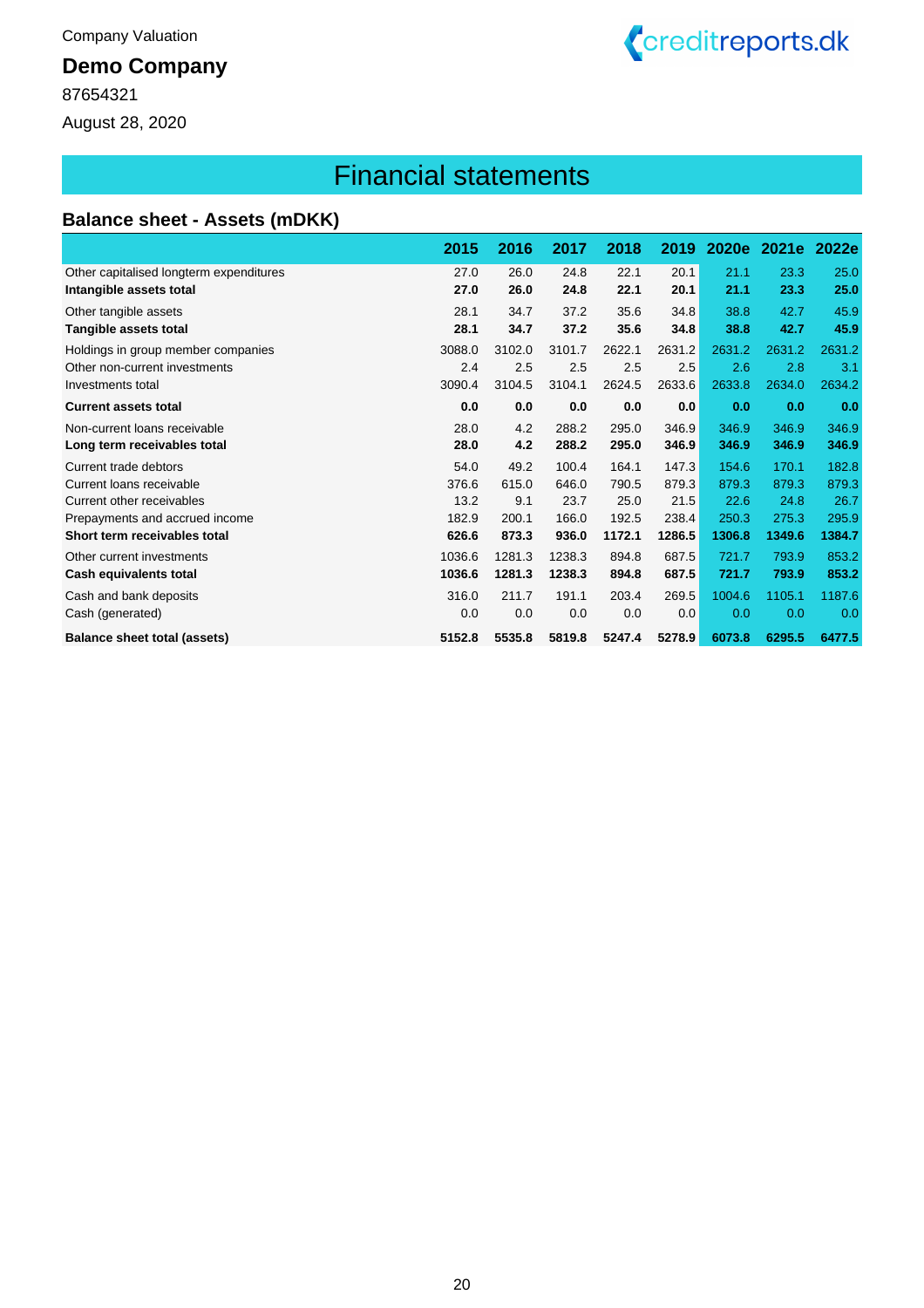87654321

August 28, 2020

# Financial statements

Creditreports.dk

## **Balance sheet - Liabilities (mDKK)**

|                                          | 2015   | 2016   | 2017   | 2018   | 2019   | <b>2020e</b> | 2021e  | 2022e  |
|------------------------------------------|--------|--------|--------|--------|--------|--------------|--------|--------|
| Share capital                            | 65.7   | 65.8   | 65.9   | 66.0   | 66.2   | 66.2         | 66.2   | 66.2   |
| Share premium account                    | 100.3  | 100.3  | 100.3  | 100.3  | 100.3  | 100.3        | 100.3  | 100.3  |
| Other reserves                           | 0.0    | 0.0    | 0.0    | 237.7  | 298.1  | 298.1        | 298.1  | 298.1  |
| Retained earnings                        | 423.6  | 867.0  | 942.0  | 1147.4 | 1363.7 | 1533.1       | 1562.1 | 1602.0 |
| Profit of the financial year             | 1201.0 | 870.4  | 1054.6 | 1068.0 | 846.9  | 145.3        | 199.3  | 250.9  |
| Other un-restricted equity               | 140.7  | 159.1  | 198.9  | 0.0    | 0.0    | 0.0          | 0.0    | 0.0    |
| Shareholders' equity total               | 1931.2 | 2062.6 | 2361.7 | 2619.5 | 2675.2 | 2143.0       | 2226.0 | 2317.5 |
| Cumulative accelerated depreciation      | 7.3    | 7.8    | 9.6    | 10.1   | 9.2    | 9.2          | 9.2    | 9.2    |
| Provisions                               | 4.7    | 3.0    | 3.4    | 3.3    | 3.7    | 3.7          | 3.7    | 3.7    |
| <b>Appropriations total</b>              | 7.3    | 7.8    | 9.6    | 10.1   | 9.2    | 9.2          | 9.2    | 9.2    |
| Other non-current creditors              | 1333.5 | 1451.2 | 708.3  | 474.8  | 253.2  | 253.2        | 253.2  | 253.2  |
| Non-current liabilities total            | 1333.5 | 1451.2 | 708.3  | 474.8  | 253.2  | 1418.3       | 1306.9 | 1192.2 |
| Current trade creditors                  | 56.4   | 68.0   | 71.4   | 108.1  | 91.4   | 95.9         | 105.5  | 113.4  |
| Other current creditors                  | 1704.4 | 1809.2 | 2543.2 | 1886.1 | 2135.2 | 2284.9       | 2513.4 | 2701.0 |
| Accruals and deferred income             | 115.1  | 134.0  | 122.3  | 145.5  | 111.0  | 118.8        | 130.7  | 140.4  |
| <b>Current liabilities total</b>         | 1876.0 | 2011.2 | 2736.8 | 2139.8 | 2337.6 | 2499.6       | 2749.6 | 2954.9 |
| <b>Balance sheet total (liabilities)</b> | 5152.8 | 5535.8 | 5819.8 | 5247.4 | 5278.9 | 6073.8       | 6295.5 | 6477.5 |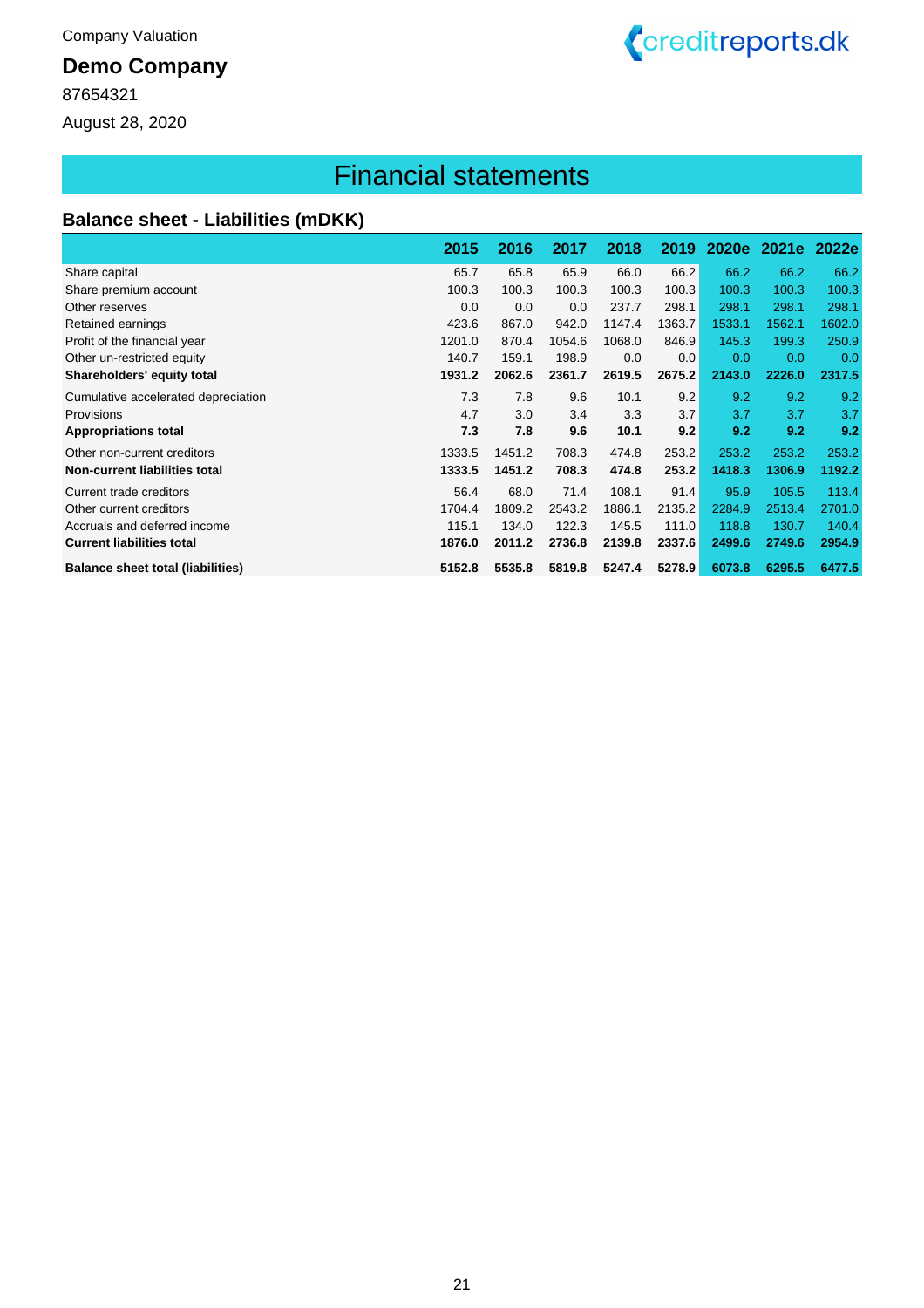87654321

August 28, 2020



# <span id="page-21-0"></span>Valuation Path

# Appendix

Ultimately the valuation methods used depends on the company's current situation. Some of the methods suit poorly or not at all in specific situations, whereas other methods give very reliable valuations. Some factors affecting the choice of valuation methods are presented next.

The methods used in valuing a company must be selected case by case. Roughly these cases can be divided into three classes:

#### **Positive net profit**

This is the normal case where the latest net profit of the company is positive, i.e. the company is generating profit. In this case we use methods which statistically produce the most accurate estimate of the value of the company.

When a company generates profits, there are no restrictions on which valuation methods can be used. Therefore the methods to be used are chosen so that they statistically produce the most accurate and reliable estimates. The different valuation methods and their strenghts and weaknesses are presented comprehensively in this report. However, it should be explained why some methods should not be used in the case of positive net profit.

As mentioned earlier in this report, the book value of the company is not a reasonable method for estimating the value of a company which is generating profit. The book value is an estimate of the price at which a company's assets could be sold. It does not take into account the value created by its operations. Therefore, this method suits best situations, where an unprofitable company is run down and the assets are sold.

Another method which is not used when valuing a profit-generating company is EBIT-% vs. P/Sales. It is assumed that the EBIT-% of the company will set in the industry average level in the future. This is a reasoned assumption in the case of a company which is currently making losses but for a profitable company the EBIT-% may be higher than the average, and in that case using this valuation method would result to an estimation too low. Using a strong generalized assumption is not in any case the optimal way to value a company - company specific diffences will not be taken into account. Therefore, this method should only be used when the other methods are not suitable.

Therefore, the valuation of profitable companies is based on four different methods, which are ROE vs. P/BV, the discounted cash flow method (DCF) as well as valuation multiples EV/EBITDA and P/E. The value of the company is calculated by weighting the individual results from these four methods with certain factors. In the graph below these methods are marked with green.

#### **Negative net profit, positive EBITDA**

This situation is the same as the case of a negative EBITDA but thanks to positive EBITDA the multiple EV/EBITDA can be used. If the company generates positive cash flow, discounted cash flow method can also be used.



Picture 13: Valuation path illustrated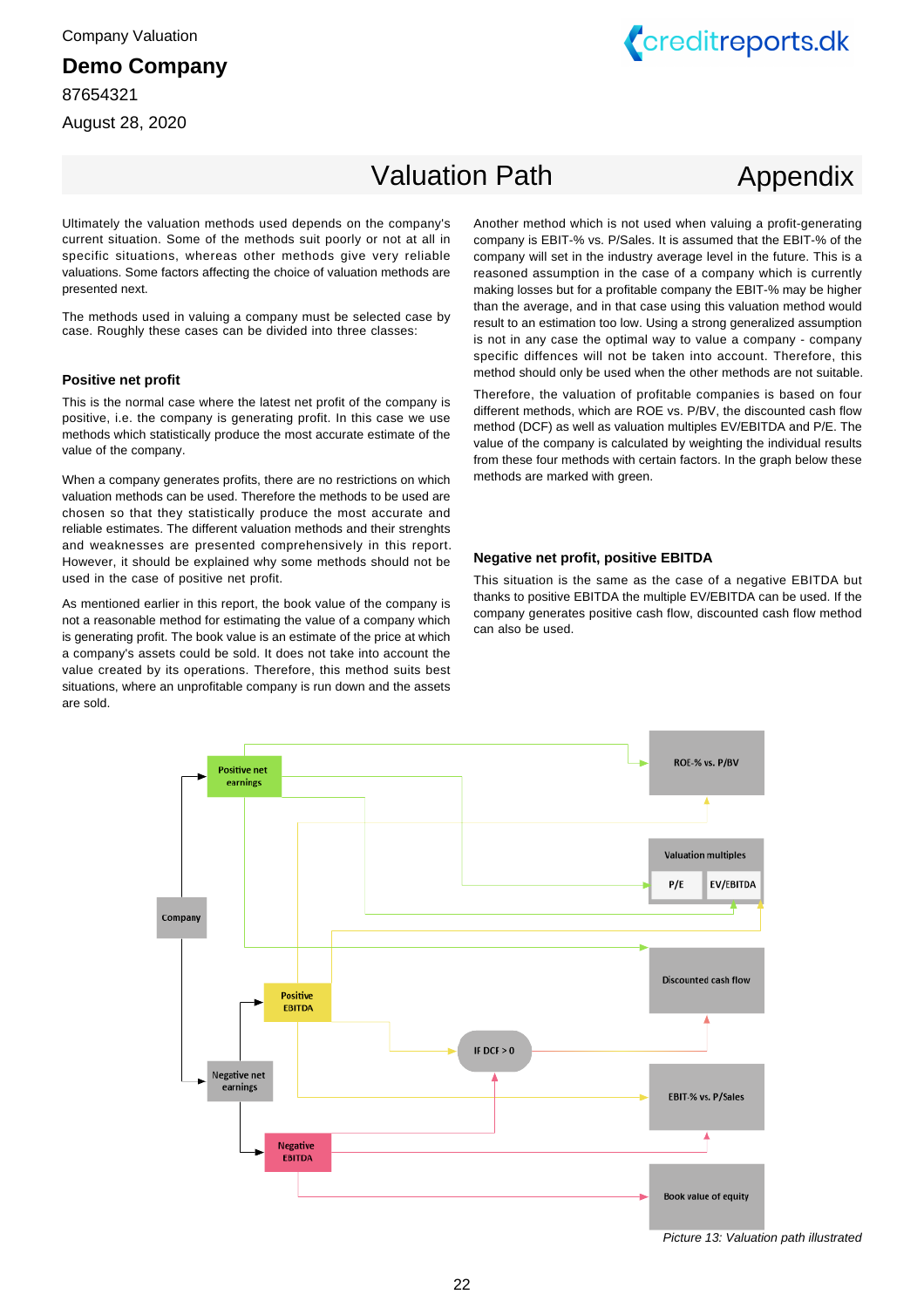87654321 August 28, 2020



# Valuation Path

# Appendix

In the case of negative net profit the valuation follows mainly the same principles as in the case of positive profit. However, when a company is making losses, the methods which can be used in valuation are limited. Some methods would give the company a negative value and that is why they shouldn't be used. In addition, the weights of the used methods are decided according to the situation. Depending on the situation, some methods can be more important and accurate than others.

The P/E multiple is based directly on net profit and when a company is making losses its value is negative according to this method - using this method is not reasonable in this case. The multiple EV/EBITDA on the other hand can be used because EBITDA is positive.

Even if a company is making losses, it may be able to generate positive cash flow. In such case, it may be possible to use DCF as part of the valuation but only when also the company's cumulative discounted cash flow is positive.

When a company is making losses its ROE-% is negative but the ROE vs. P/BV method can still be used: The method utilizes data from other companies and it is based on statistical comparison of companies. The material also includes companies which have positive value even though they are making losses. Because the valuation is made on the basis of reliable data it can be assumed to be relatively accurate.

In addition to the methods which are already mentioned, the EBIT-% vs. P/Sales method is also used. A negative net result usually implies negative, or at best only slightly positive, operating profit. Therefore in most cases the profit margin can be expected to be lower than the industry average. The company value can be estimated by assuming that the company will eventually reach the average EBIT-% of the industry. As stated before in the report it is justified to use this assumption - if the operating profit margin is not expected to improve, a bankruptcy is inevitable.

When net profit is negative and EBITDA is positive the valuation uses mostly same methods as in the case of positive net profit. The difference is that P/E multiple is not used but the ratio EBIT-% and P/Sales is used instead. The valuation path in these cases is marked in orange in the picture.

#### **Negative net profit, negative EBITDA**

The company is making loss and its EBITDA is negative. This limits the use of those valuation multiples which utilize EBITDA. When EBITDA is negative the business can not generate positive cash flow, which means that the DCF method can not be used. Even the methods based on net profit of the company would not be meaningful because in this case they would produce negative values.

When both net profit and EBITDA are negative, the available valuation methods are very limited. On the other hand, such companies are rarely interesting for buyers - usually it does not make sense to pay for a company that is unable to generate profit for its owners. However, for example young and growing companies may be making losses at the beginning but still have the potential to succeed in the future. In addition, some companies may be valuable because of their capital.

The use of the P/E multiple must be ruled out when a company is unprofitable. Similarly, the EV/EBITDA multiple is not useful because a negative EBITDA would result in a negative value. Another consequence of the negative EBITDA is that the DCF method does not produce meaningful estimates because it is practically impossible that the company would generate positive cash flow.

As mentioned in the case of a negative net profit and positive EBITDA, the use of the ROE vs. P/BV method is not limited to valuing only profitable companies.

Therefore, there are only two methods that can be used in valuation. The book value of equity can be used because it is not dependent on the profit in any way. Especially in situations where the attractiveness of the company is based on its assets, the book value of equity may give a good estimation of the actual value of the company. This however, requires that the assets are valued right. On the other hand, the book value of equity does not take into account the actual business in any way; for example for startup companies this method should not be considered reliable.

One way of avoiding the challenges caused by negative net profit in company valuation is to use the EBIT-% vs. P/Sales method. Then it is important that the company can realistically be expected to reach the industry average profit margin. Automatic company valuation can take into account company-specific differences only on the basis of financial statements. Still, companies with similar figures can have very different prospects and therefore the estimates from this method must be taken with caution.

All in all, it is much harder to value an unprofitable company than it is to value a profitable one. The valuation of an unprofitable company is based on assumptions of the future growth and development. Therefore, the value might differ from reality. Many profitable companies are alike and easy to value whereas unprofitable companies might have very different reasons behind the difficulties. This complicates estimation and by studying the outcomes of valuations, one can notice that the estimation for profitable companies is easier and the outcomes are closer to reality.

In the case of negative net profit and negative EBITDA only two methods are used: The book value of equity and the EBIT-% vs. P/Sales method. These methods and the valuation path are marked in red in the picture.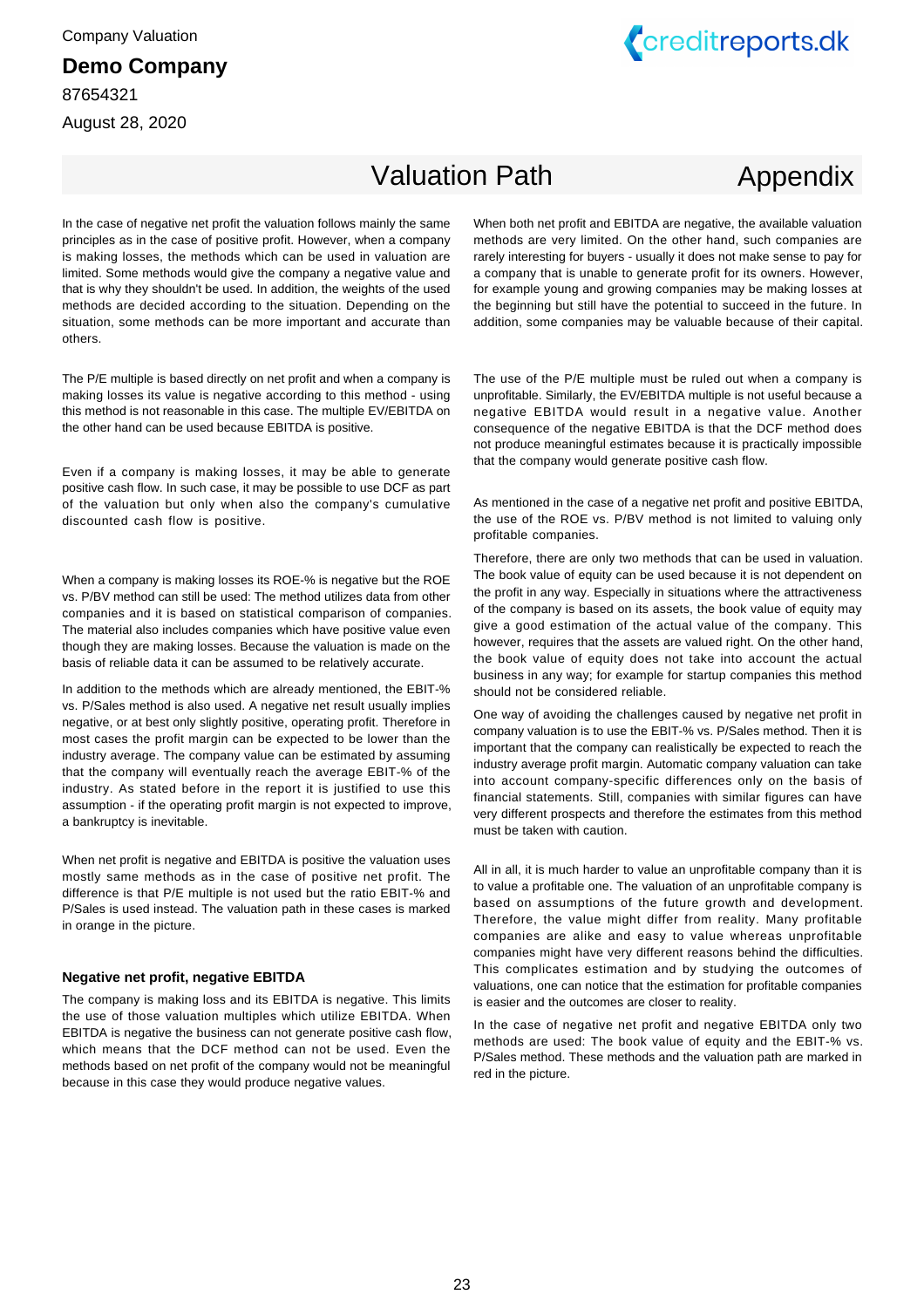#### **Demo Company**

87654321

August 28, 2020



# Valuation Methods

# Appendix

Company valuation reminds very closely the pricing of securities. The buyer should pay the bigger price the better return he expects to receive. This can be explained with fixed-rate bonds as an example because setting their value is quite simple.

#### **Example**

The market interest rate at the beginning is 5 %. Market interest rate means the average interest rate of risk-free investments on the market. In this example, a government bond is issued with an interest rate of 5 % which corresponds to the market interest rate. In this case the bond value is equal to its nominal value because it generates as much profit as other similar investments on average.

If the bond was issued with an interest rate of 10 %, it would generate more profit than other similar investments on average. In this case the real value of the bond is greater than its nominal value because the investor receives better return for their money than from other similar investments.

If the bond interest rate was only 3 %, its real value remains below its nominal value. In this case the investor loses profit of the amount which is equivalent to the difference between the market interest rate and the bond interest rate.

This same logic can be applied to company valuation. The basic principle is that the buyer will pay not only for the capital of the company but also for its ability to generate profit. The capital which is in a profitable business is actually more valuable than its book value suggests - this can be compared to a bond whose profit is higher than the market interest rate. The business of a company which will only break even does not provide any added value, and therefore it is not worth paying anything more than the book value of the capital of such company. When a company is making losses it is not worth paying even the book value of the capital because the buyer will become responsible for covering the losses.

#### **ROE vs. P/BV**

The P/BV multiple (price to book value) describes these differences between the book value of equity and the actualized or estimated selling price. P/BV is simply the value of the company divided by the book value of its equity. A company's profit is directly connected to the P/BV ratio: the better profit the company makes the higher is the P/BV.

In order to use these figures in making reliable estimations, some previously actualized company acquisitions must be examined. Their information can be used to find a connection between P/BV and ROE- % (return on equity) and furthermore estimate a function to describe this relationship. Knowing the book value of equity and the rate of return, this function can be used to estimate the real value of a company fairly accurately.

Here, the ROE-% is calculated as an average over the previous two years (40-60 weighting) when these differ by more than +/- 10 percentage point. Otherwise an adjusted ROE of the year in question is used.

In order to achieve the most accurate and realistic valuation results it is necessary to accurately define the formulas used in different methods. When examining the relationship between return on equity and the book value of equity, the weighted average of ROE-% must be used in some cases.



Picture 14: The graph describes the calculations behind the ROE-% in this valuation.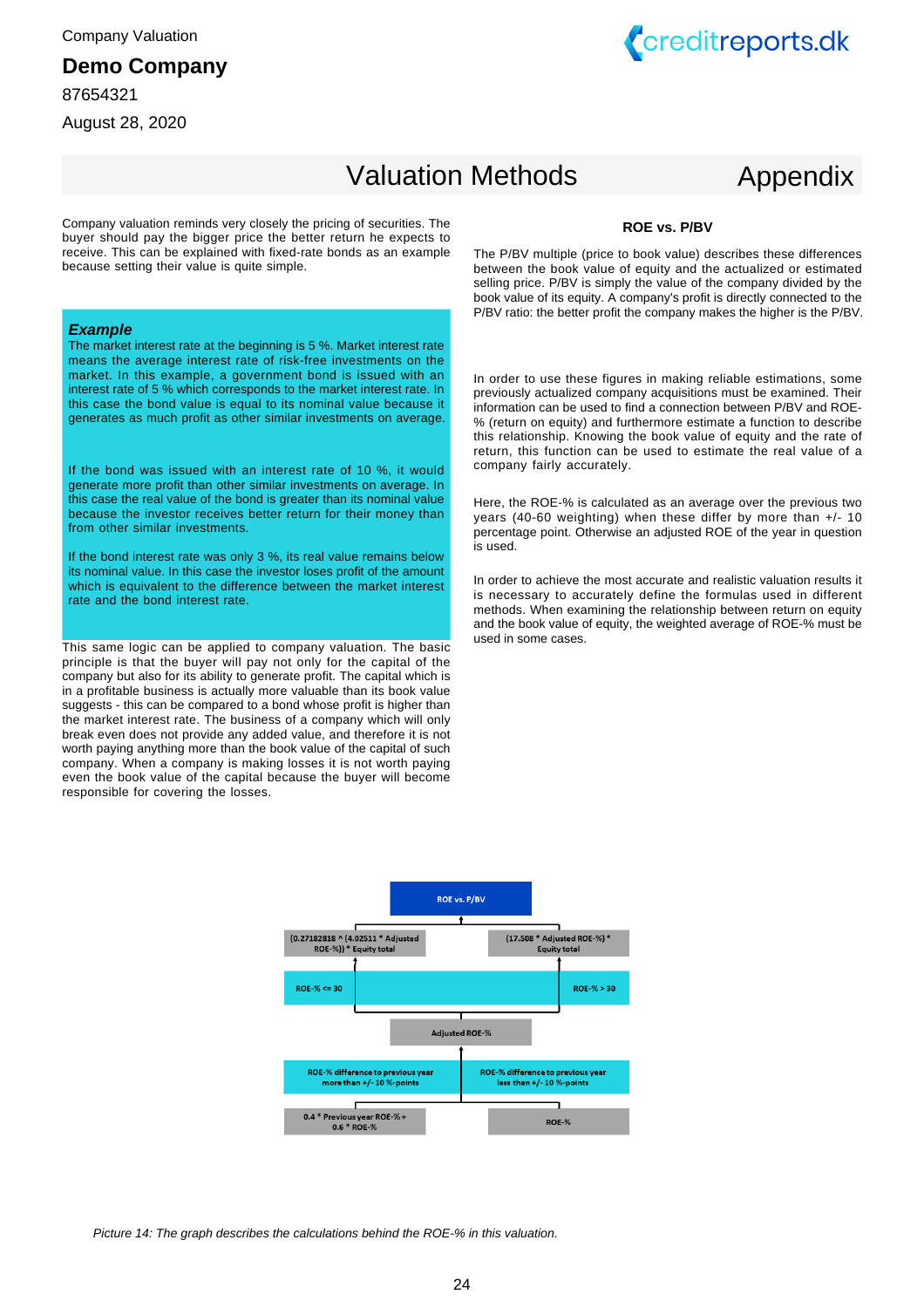87654321

August 28, 2020



# Valuation Methods

# Appendix

#### **Discounted Cash Flow**

The basic idea in DCF is to calculate the present values of all cash flows of the company and sum them together, which results in an estimate of the value of the company. It is important to note that the income statement does not reflect the company's cash flows but is mostly an accounting tool. Therefore, a separate cash flow statement is needed.

The cash flow calculations start from operating profit (EBIT), which is the difference between turnover and the costs that were needed to create the turnover - it describes how much profit the company makes with its business operations.

Depreciations and amortizations must be added to the operating profit. These are accounting items which do not affect the actual cash flow: for example, the cost of a €2,000,000 investment may deducted as depreciation of €400,000 for the next five years, although the actual cash-binding investment has already been made in full before depreciation entries. Paid taxes are deducted, because they reduce the company's cash flow. Changes in working capital are also taken into account. Working capital can be increased, for example, by increasing stocks or decreasing accounts payable - these are of course binding the cash flow. Similarly, working capital decreases when accounts receivable decreases while customers pay off their credit accounts, or when the company's accounts payable increases and it gets more debt. This is why the change in working capital in the cash flow statement is a deduction. After all these adjustments we have an intermediate result which is called operating cash flow: it describes the cash flow which is left from the company's actual business.

| <b>Net Sales</b>           | A company can increase its cash by<br>taking long-term loans. If the loan is              |
|----------------------------|-------------------------------------------------------------------------------------------|
| -Production costs          | interest-free, it does not create short-term<br>obligations in the form of repayment or   |
| <b>Gross Margin</b>        | interest costs. Therefore, the change in                                                  |
| -Administrative Costs      | non-interest bearing long-term liabilities is<br>to be added in the calculated cash flow. |
| -Depreciations             | Investments (capex) on the other hand                                                     |
| EBIT                       | are binding cash flow, so they must be<br>deducted in the calculation. This is            |
| -Paid taxes                | related to depreciations which were<br>added previously: Depreciations are                |
| <b>Net Earnings</b>        | always connected to an investment so                                                      |
| +Depreciations             | they must be eliminated in the cash flow<br>statement already because otherwise the       |
| -Change in working         | price of the investment would be reduced<br>twice. Now we have got free operating         |
| <b>Operative Cash Flow</b> | cash flow, which means cash flow from                                                     |
| -Change in long-term       | the company's business which is not tied<br>to other purposes.                            |
| -CAPEX                     |                                                                                           |
| <b>Operative Free Cash</b> |                                                                                           |
| +/- Net income/expenses    | If the company has such expenses or<br>income that are not generated from its             |
| <b>Free Cash Flow</b>      | actual business, they must also be taken<br>into account in the cash flow statement.      |
|                            | By adding the net income or expenses<br>from other activities we have calculated          |

free cash flow, which is used as a basis

for company valuation.

#### **Calculation of the net present value (discounting)**

When the free cash flows of the company have been calculated, the next thing to do is to calculate their present values, ie the value of the future cash flows at the present time. This is based on the time value of money, ie the fact that the cash flow now is more valuable than the same cash for example after five years.

The concept of money's time value can be illustrated with the return on capital. If you receive  $\epsilon$  1,000 in cash now and invest it with 10 percent annual rate, you can expect an investment to be €1,000 \* 1.1  $\land$  5 =  $\epsilon$  1,611 after five years - the difference is significant in comparison to receiving €1,000 in cash after five years. The time value of money is thus based on its earning potential: the earlier you get the money, the longer it can increase in value in a profitable investment. Therefore, the company's current cash flow can be considered more valuable than later ones.

As described with the example above, the cash flows of a company are discounted to present with the formula

| $FCE_n$                           | $DCF_n$    | Discounted cash flow in year n   |
|-----------------------------------|------------|----------------------------------|
| $DCF_n = \frac{1}{(1 + WACC)^n},$ | <i>FCF</i> | Free cash flow in year n         |
|                                   | WACC       | Weighted average cost of capital |

It should be noted here that the formula can only be used up to the last forecast year. Obviously, the company can not be expected to end its operations this year, but it is assumed that the operations will continue beyond the forecasts. Therefore, the cash flows calculated based on forecasts are supplemented with the Terminal Value i.e. the value of cash flows from the first post-forecast year to infinity. When the average cost of capital is higher than the growth in net sales (this is practically always true because the growth in net sales is expected to level to 3%), the sum of these cash flows mathematically converges to

| $1+G_{ns}$<br>$DCF_t = FCF_l * \frac{1 + c_{ns}}{WACC - G_{ns}},$ | $DCF_r$  | Discounted cash flow terminal value           |
|-------------------------------------------------------------------|----------|-----------------------------------------------|
|                                                                   | FCF1     | Free cash flow of first post – estimates year |
|                                                                   | $a_{nc}$ | Net sales growth rate in last estimate year   |

#### **Valuing the company**

By summing up the discounted cash flows and the terminal value, the total present value of cash flows is obtained. This alone is not the value of a company. As the potential buyer also receives the cash reserves the company has, they must be added to the present value of cash flows. On the other hand, the potential buyer also receives all the debts and liabilities: the interest-bearing debt must be subtracted as it causes expenses to the buyer. Thus, the value of a company is obtained.

$$
Value_{DCF} = DCF_t + \sum_{i=0}^{N} DCF_n
$$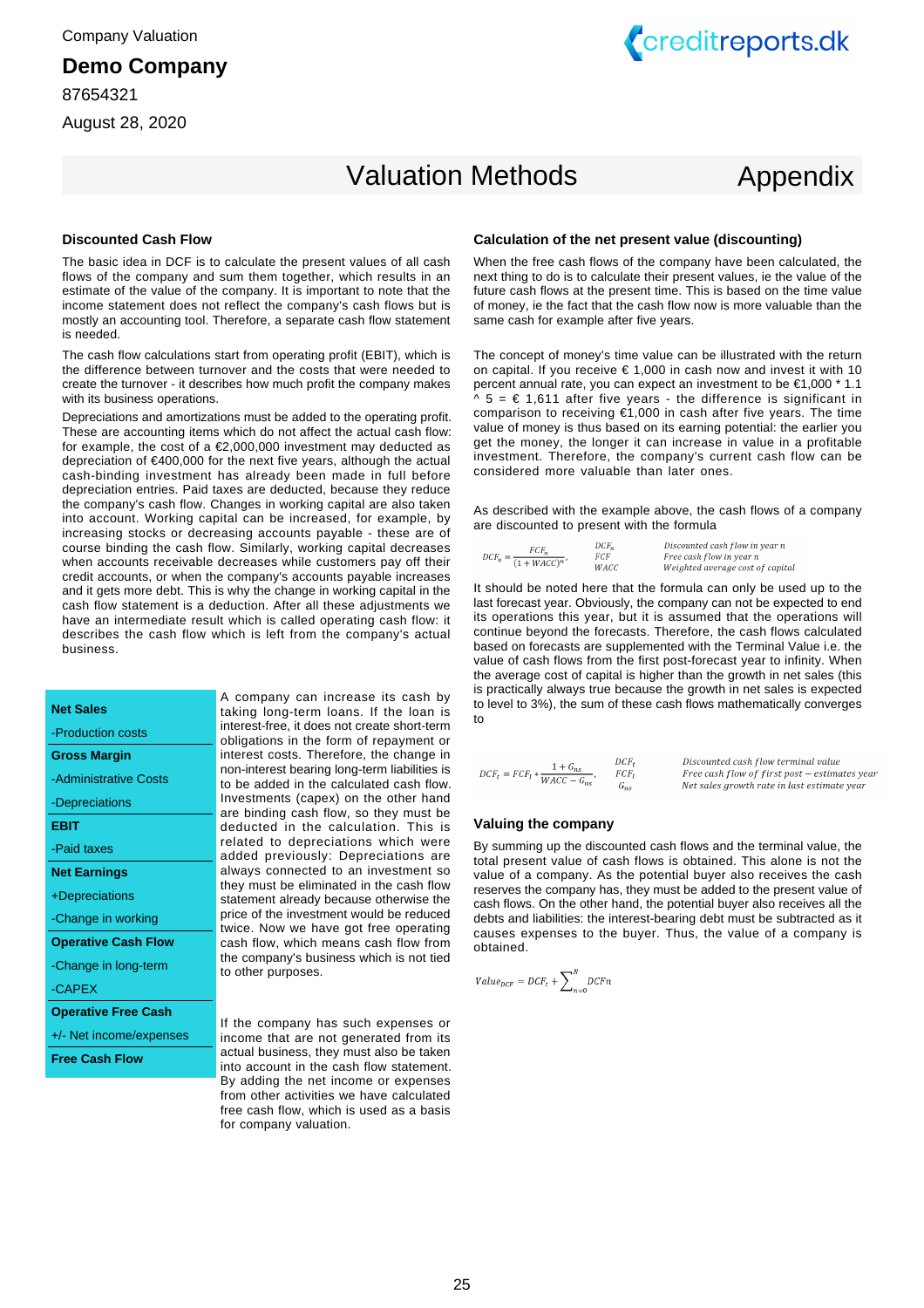#### **Demo Company**

87654321

August 28, 2020



# Valuation Methods

#### **Weighted Average Cost of Capital**

In order to use DCF-valuation, it is important to decide the right discount factor. It has a great impact on the value of the company. The Weighted Average Cost of Capital (WACC) is the average return on equity and debt, weighted by their relative proportion in the balance sheet. The interest expenses from the debt can be subtracted from the income taxes. Thus, the tax rate is subtracted from the cost of debt. The formula for WACC is:

 $WACC=\frac{E}{E+D}*R_E+\frac{D}{D+E}*R_D*(1-T_C),\nonumber\\ \begin{array}{lcccc}D&D&Debt&R_D&Cost\,of\,edebt\\ T_C&F_d&E&Cost\,of\,equity \end{array}$ 

E/(E+D) illustrates the equity proportion of total capital whereas D/(D+E) describes the debt. The cost of debt is simply the average interest rate of the debt. The return on equity illustrates the required return of investors and is a bit more complicated to calculate. The following formula can be used in this:

|                             | Rе  | Cost of equity      | $\beta_F$ | Beta |
|-----------------------------|-----|---------------------|-----------|------|
| $R_E = r_f + \beta_E * r_m$ |     | Risk free rate      |           |      |
|                             | r., | Market risk premium |           |      |

The risk-free rate is the return, which an investor can receive from a risk-free investment e.g. government bond. The market risk premium is difference between the expected market return and the risk-free rate. Beta describes volatility i.e. the change of returns: the higher the beta, the larger the changes in the returns of an investment are in comparison to the changes in the markets. A higher beta implies an investment with a higher risk, therefore it correlates directly with the cost of equity.

#### **valuation reality**

Generally, in Finland, the trade price of companies operating conventional businesses falls usually around 4 and 5 times of the EBITDA of the company. This applies to companies in highly competitive sectors. Such companies are common e.g. in restaurant, HVAC, and hairdressing sectors.

The reason behind such trade prices is that neither banks nor specialized financing companies will grant loan higher than 4 to 5 times the EBITDA of a company, as larger loans cannot usually be paid back with the cash flows of the acquired company.

On the other hand, start-up companies with similar financial statements and cash flows can trade with significantly higher prices, as these kinds of acquisitions are high in demand compared to their supply due to added value from the acquisition (the acquirer can get higher return than the current owner due to e.g. sales channels). The added value of an acquired company is dependent on the owner, resulting in different valuations of the company by different prospective buyers.

As the demand of such companies is large relative to the supply, the trade price tends to be high relative to cash flow. The trade price is, however, determined only as the acquisition is realized. Therefore, the price is solely dependent on the willingness-to-pay of the acquiring company.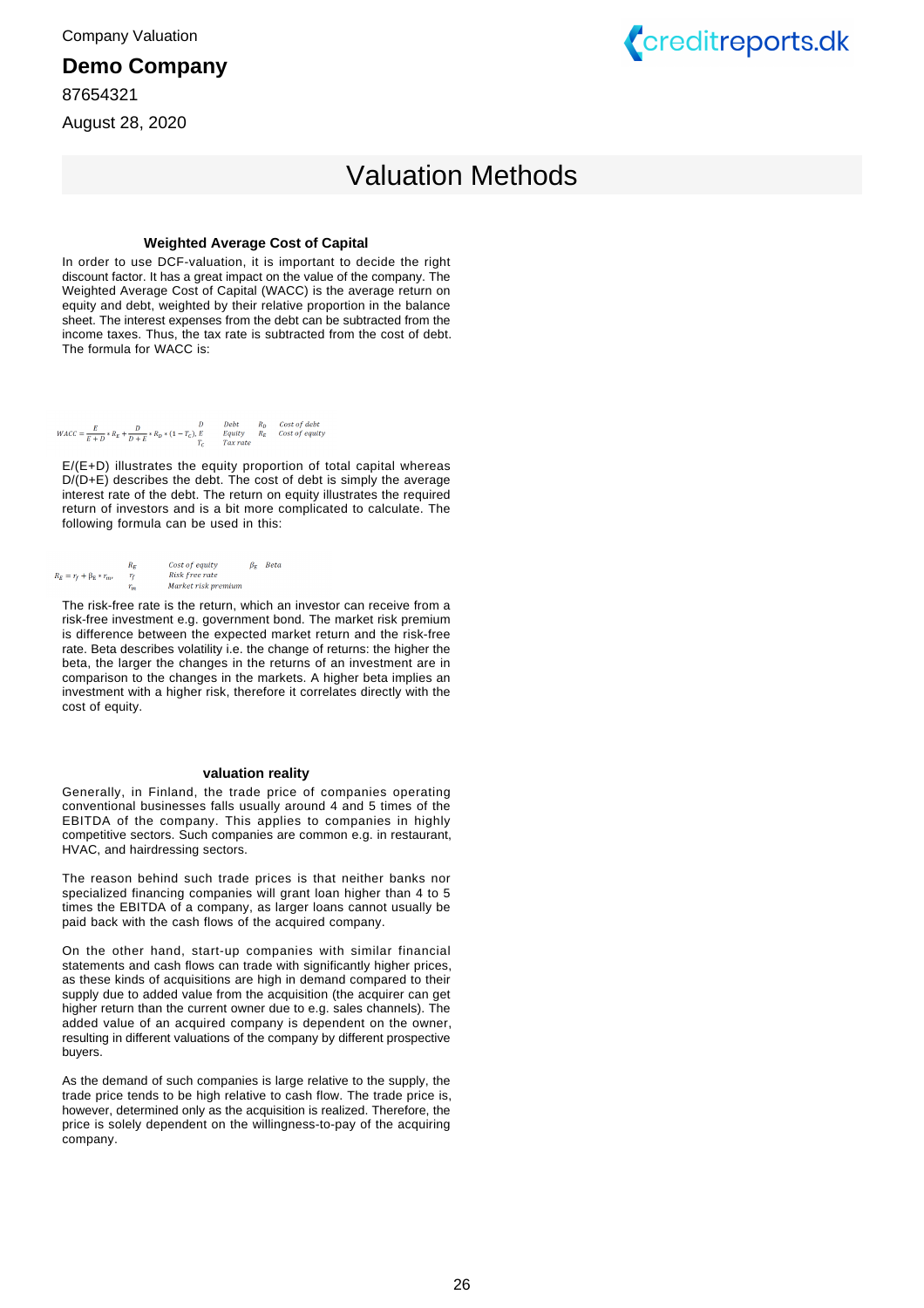87654321

August 28, 2020



# Estimate rules

Most of the valuation methods are based on only the actual financial information. However, in DCF-valuation estimates are used extensively. In this part some of the most important estimate rules are discussed.

#### **Growth in net sales**

The change in net sales has a great impact on all of the financial figures. E.g. investments are directly linked to sales: it is hard to expand without investing in production.

In stable industries the growth in net sales is highly regular. Therefore, the actual financial data is used to estimate growth in net sales. The assumption is that regardless of the recent changes, the growth in net sales will be the same as the long-term growth rate of the whole economy which is assumed to be 3%.

All of the special features of a company cannot be taken into account. In some cases the sales may vary a lot during a financial year. This may be the case with startups or after an acquisition. If the growth is exceptional or the value of the company changes drastically, the growth estimate is smoothened.

#### **EBIT-%**

EBIT-% has often clear differences between the industries and companies. Nonetheless, for a single company EBIT does not vary a lot in different times if the underlying business remains the same.

In reality, there might be large changes between the financial year, but the reasons causing them are impossible to forecast merely based on financial figures. The most credible estimate is that the EBIT-% will be around the same as it has been in the past.

The estimate is primary the weighted average of the past four actual financial years. The recent figures suit best for evaluating the state of the company and thus the future operations. The weights are as follows:

 $Y - 1:40\%$ ,  $Y - 2:30\%$ ,  $Y - 3:20\%$ ,  $Y - 4:10\%$ 

For all the forecast years, the previously described EBIT-% estimate is used.

In some cases the weighted average of EBIT might be very low or even negative. Assuming that the company would not be able to be profitable in the future implies that it should quit its operations at some point. Only if it is assumed that the company will become profitable at some point and obtain a certain goal level of EBIT, it is reasonable to generate and use the estimates.

The formula for the goal level can be derived based on the capital turnover and the cost of capital. The goal level is the cost of capital divided by the capital turnover. Using the long-term cost of capital suggested by empirical analyses, 7%, the goal level can be calculated. In the estimates the EBIT-% follows the logarithmic function; the growth slows down and levels to the goal.

#### **Investments**

Investments are the amounts of money a company uses to increase the amount of intangible and tangible assets. The investments have a great impact on the free cash flow, therefore it is of paramount importance to pay attention to them while creating estimates. The basis for estimating investments is the change of the intangible and tangible assets. The correct estimation of the variables under these two figures is essential in the process of creating DCF valuation.

The assumption with tangible assets is that the proportion between them and sales stays constant. If the sales increase by 10%, the production must also increase by 10%. This again means that the company needs more tangible assets such as machines. It is assumed that the proportions between the subparts of the tangible stays constant - all of them increase with the same rate. For each subpart the estimate is the proportion between the last year's value of subpart and sales multiplied by the sales of the estimate year.

Intangible assets are different: it is not necessary to invest into intangible assets to increase sales. Therefore, their amount is estimated to remain at the level of the latest actualized financial statement.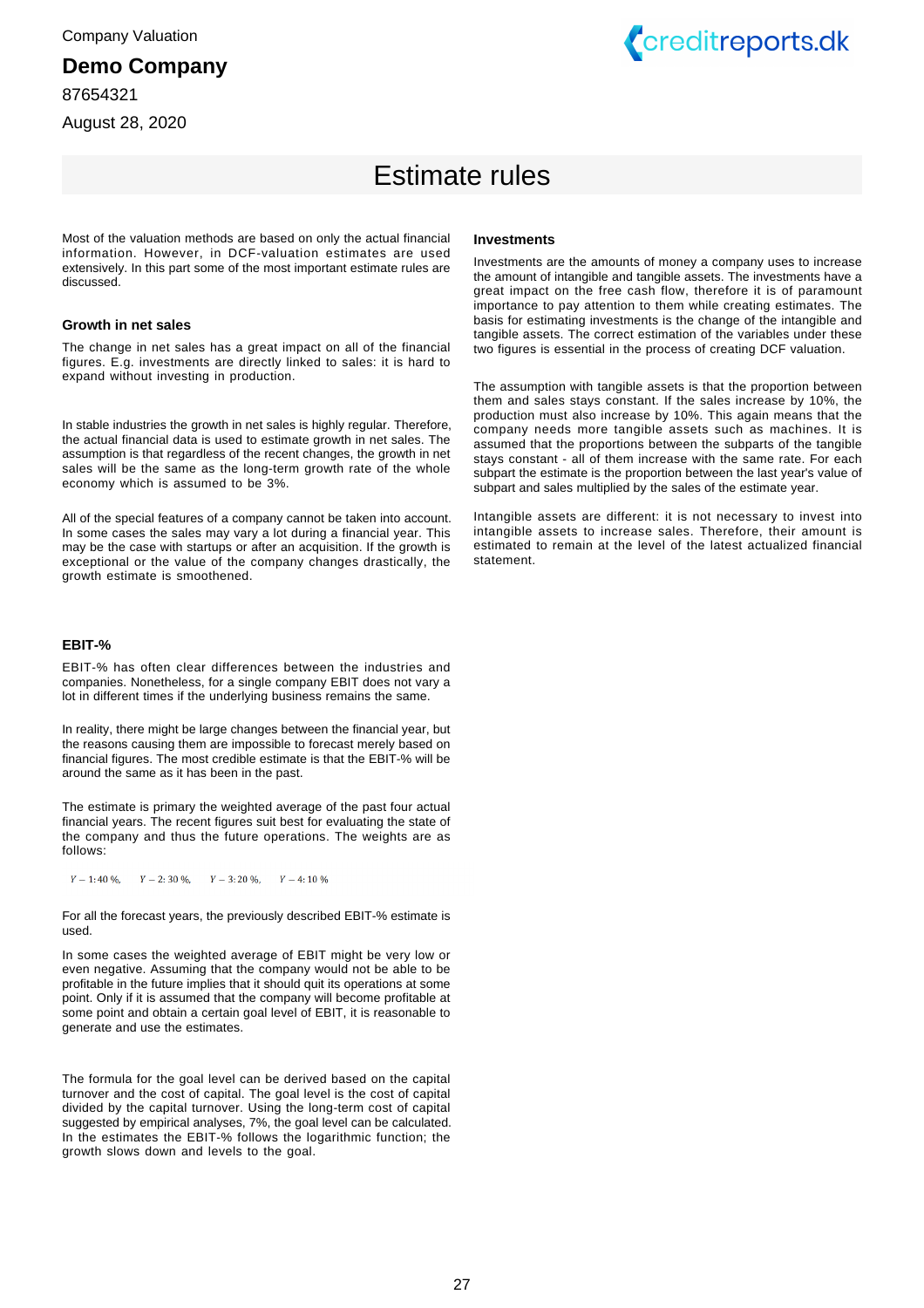# **Demo Company**

87654321 August 28, 2020



# Vocabulary Appendix

| Accounting period              | A period over which a financial statement is made. Usually 12 months starting from January and ending in<br>December, but other options are possible.                                |
|--------------------------------|--------------------------------------------------------------------------------------------------------------------------------------------------------------------------------------|
| Accounts payables turnover     | Tells how many days it takes on average for a company to pay back its supply purchases.                                                                                              |
| Assets                         | The side of a company's balance sheet that tells what it owns. Divided into current and non-current<br>assets.                                                                       |
| <b>Balance sheet</b>           | Balance sheet provides information about what a company owns and how it is financed at the end of its<br>accounting period.                                                          |
| <b>Beta</b>                    | A measure of volatility or systematic risk. Beta ratio 1 implies that the return on asset varies similarly to<br>total market return. Higher beta = higher risk.                     |
| Cash flow effect               | An accounting event's impact on the company's cash flow. Not all events have a cash flow effect; see<br>non-cash charge.                                                             |
| Cost of debt                   | The cost incurred by having debt. In practice, the interest rate of debt.                                                                                                            |
| Cost of equity                 | Represents the level of return expected by equity investors.                                                                                                                         |
| Current assets                 | Assets which are meant to be owned by the firm for a maximum of one accounting period. E.g.<br>inventories.                                                                          |
| Current ratio                  | Measures a company's ability to cover its short-term debts with liquid assets. Calculated by dividing<br>current assets by current liabilities.                                      |
| Depreciation                   | A method of dividing an asset's purchase cost over its lifespan in the financial statement, instead of<br>marking it as a one-off purchase.                                          |
| Discount rate                  | An interest rate used to discount future cash flows to present value. Should correspond to the risk<br>associated to the cash flow.                                                  |
| Discounted Cash Flow valuation | A valuation method in which a company's expected future cash flows are discounted to their present<br>value, thus giving an estimate of the company's total value.                   |
| EBIT                           | Earnings before Interest and Tax. Net sales minus expenses excluding tax and interest.                                                                                               |
| <b>EBITDA</b>                  | Earnings before Interest, Taxes, Depreciation and Amortization. Net sales minus expenses excluding<br>taxes, interest and depreciation & amortization.                               |
| Enterprise value (EV)          | Value of equity + value of debt - cash and cash equivalents.                                                                                                                         |
| Equity                         | Equity is the amount of money invested into a company plus its retained earnings.                                                                                                    |
| Equity & Liabilities           | The side of the balance sheet which tells how assets are financed.                                                                                                                   |
| Equity ratio                   | The ratio between equity and balance sheet total.                                                                                                                                    |
| EV/EBITDA                      | The ratio between enterprise value and EBITDA. Tells how many years it would take for a company to<br>generate cumulative operating profit equal to its enterprise value.            |
| <b>Financial assets</b>        | Tangible assets in a liquid form that is used in the daily operations.                                                                                                               |
| <b>Financial costs</b>         | The costs associated with the company's financing. For example, interest payments and other costs<br>related to loans.                                                               |
| Financial ratio                | Measures used to assess a company's financial position.                                                                                                                              |
| Gearing                        | Measures a company's financial leverage. Interest-bearing net debt divided by equity.                                                                                                |
| Goodwill                       | An intangible asset which provides a competitive advantage, such as a strong brand or reputation. In an<br>acquisition, goodwill appears on the balance sheet of the acquirer in the |
| Gross investment               | The monetary value of investments made within an accounting period.                                                                                                                  |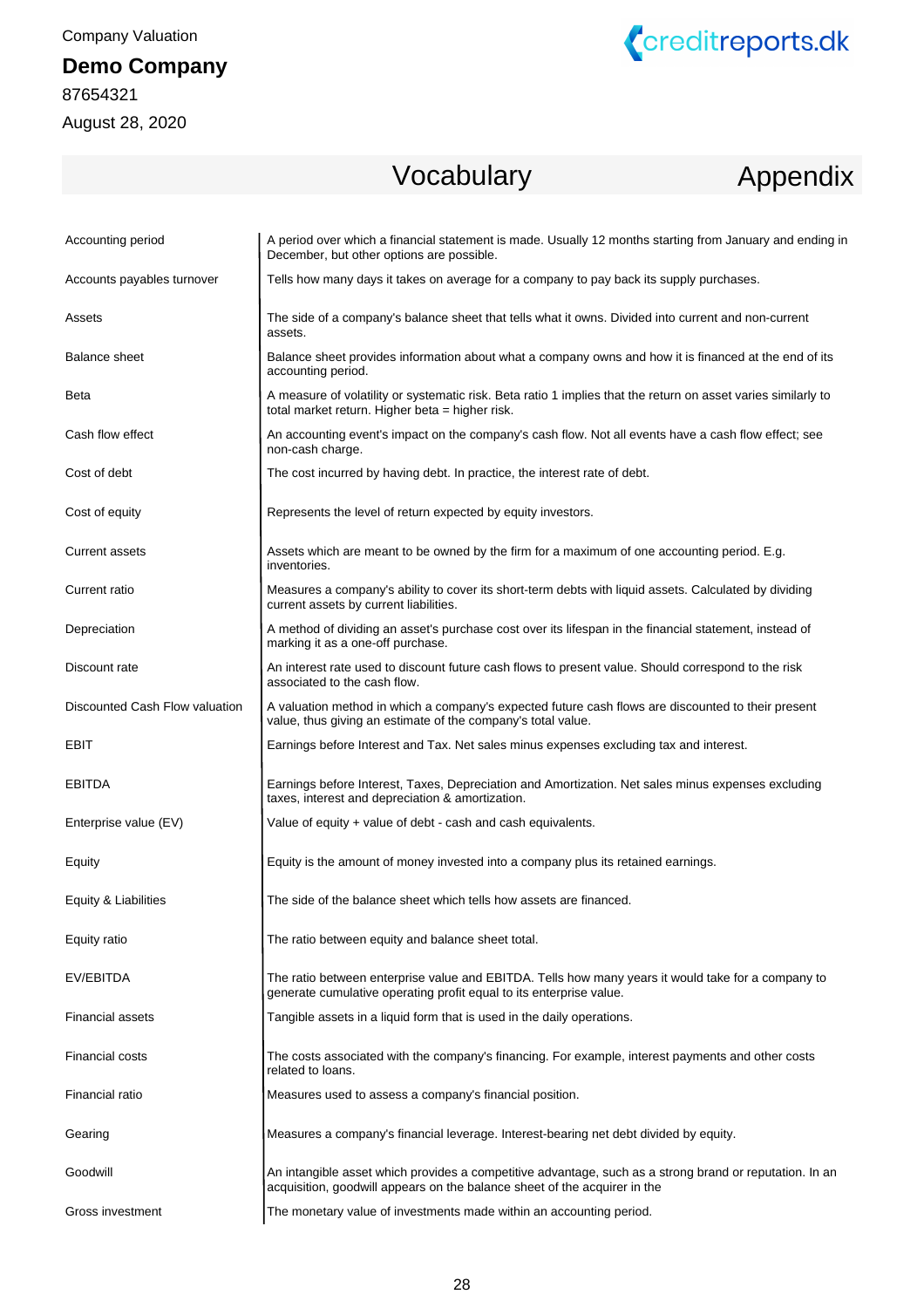# **Demo Company**

87654321 August 28, 2020



# Vocabulary

# Appendix

| Gross margin              | A measure of profitability calculated by subtracting variable and fixed costs from net sales.                                                                                        |
|---------------------------|--------------------------------------------------------------------------------------------------------------------------------------------------------------------------------------|
| Income statement          | A financial report which documents a company's revenues and expenses over an accounting period.                                                                                      |
| Industry                  | Companies that operate in a similar line of business form an industry. In practice, industry definitions and<br>boundaries are vague.                                                |
| Intangible assets         | Assets which do not physically exist but are valuable nonetheless, e.g., brand value.                                                                                                |
| Interest expense          | Interest payments incurred by debt financing.                                                                                                                                        |
| Interest income           | Interest payments received from lending to other entities.                                                                                                                           |
| Interest-bearing debt     | A debt which requires interest payments. E.g. a bank loan.                                                                                                                           |
| Interest-bearing net debt | A company's total interest-bearing debt minus cash and cash equivalents.                                                                                                             |
| Inventories               | Goods ready to be sold or to be sold later; in other words finished and unfinished goods + raw materials<br>used to produce them.                                                    |
| Liabilities               | Financing obtained from outside the company and must be paid back.                                                                                                                   |
| Liquidity                 | Company's liquidity describes its ability to meet its financial obligations with liquid assets.                                                                                      |
| Long term                 | In business accounting measures long-term often refers to a time period longer than 12 months. In<br>investment measures long-term refers to a time period longer than 7-10 years.   |
| Long term receivables     | Receivables which are due in more than 12 months.                                                                                                                                    |
| Market price              | The price which is determined in the market by supply and demand.                                                                                                                    |
| Market risk premium       | The average premium over risk free rate which the market demands for a risky investment.                                                                                             |
| Market share              | The proportion of a company's sales from the total sales of a specific market (e.g. euros or units sold).                                                                            |
| Medium term               | In investment measures medium-term often refers to a time period lasting up to ten years.                                                                                            |
| Multiples valuation       | A valuation method which uses financial ratios to determine a relation between a company's ratio and the<br>industry average, thus giving an assessment of the value of the company. |
| Net earnings              | A company's total earnings. Revenues minus all the expenses. The amount left for shareholders.                                                                                       |
| Net investment            | The amount of investments which increase the capacity. Gross investments minus depreciations.                                                                                        |
| Net sales                 | The monetary value of sales during an accounting period minus value-added tax.                                                                                                       |
| Non-cash charge           | Charges which do not have a cash flow effect but affect the income statement and/or balance sheet.                                                                                   |
| Non-current assets        | Assets which are intended to be owned by the company for more than one accounting period.                                                                                            |
| Non-interest-bearing debt | Debt for which a firm does not have to pay interest. E.g. accounts payable.                                                                                                          |
| Operating profit          | Net sales minus variable and fixed costs and depreciation & amortization. See EBIT.                                                                                                  |
| Operative cash flow       | The cash flow generated by a company's operations.                                                                                                                                   |